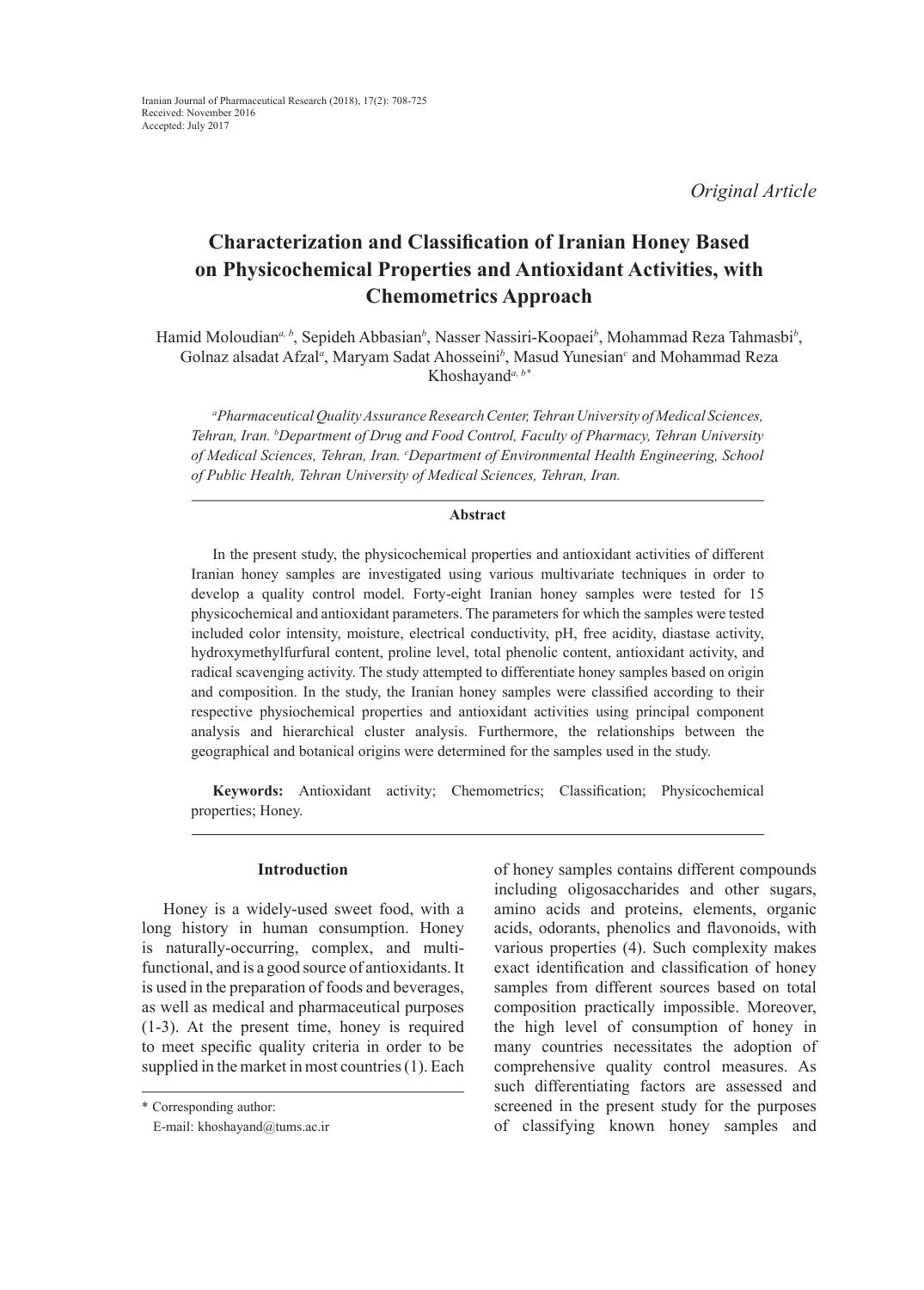identifying test samples. The importance of honey sample authentication becomes even more apparent when considering countries or regions producing honeys from a diverse array of botanical and geographical origins. Currently, a proportion of the honey samples available on the market has been manipulated by low-quality ingredients through a process referred to as adulteration or has been described in misleading terms in relation to their geographical or botanical origins (5), while some others have been stored incorrectly. Due to such practices, the honey industry has given a considerable amount of attention to authentication practices and techniques throughout the world. Multivariate techniques have shown some factors in honey to be more representative in quality control and more discriminating in origin than others  $(1, 1)$ 6-8). Geographical factors and botanical flora of the region can deeply affect certain properties, making it possible to use them to help determine the characteristics of the sample (4).

Multivariate techniques such as principal component analysis (PCA) and stepwise discriminant analysis can provide remarkable predictability with only certain features, which include electrical conductivity (EC), pH, free acidity (FA), percentage of fructose, glucose, and raffinose (1, 6-10).

Honey consumption is proven to play a role in the prevention of certain types of cancer (11), and is also believed to help reduce the risk of cardiovascular disease (12).

In the present study, the physicochemical properties and antioxidant activities of different Iranian honey samples are investigated using various multivariate techniques in order to develop a quality management model. Although some efforts have been made in recent years to develop a method for verifying the quality of honey samples, none have been able to provide an effective approach for the authentication of various Iranian honey samples. Investigation of particular Iranian local honey produced in the West Azerbaijan and Isfahan provinces, however, showed that their properties were in the normal range (13, 14). To the best of our knowledge, the present study represents the first comprehensive investigation of Iranian honey samples.

In this study, two different multivariate

statistical techniques (CA, FA/PCA) were applied to data pertaining to physiochemical and chemical composition of honey samples that was obtained in the laboratory in order to evaluate Iranian honey from different botanical and geographical origins. To the best of our knowledge, this study is the first report on the classification of Iranian honey that uses multivariate statistical methods.

#### **Experimental**

## *Samples and reagents*

For this study, 48 honey samples of various botanical origins (17 different species) and from a range of different geographical regions (48 regions from 19/31 provinces) throughout Iran were donated by the Animal Sciences Research Institute (ASRI) in the summer of 2014. All reagents were analytical grade and were purchased from Merck Co. All spectrophotometric measurements were performed using a dual beam UV-Visible Cintra 101 series spectrophotometer, and all pH measurements were obtained using a Metrohm series 827 pH Lab.

# *Botanical and geographical origins*

The samples were as follows: milk vetch (*Astragalus* spp.) (n = 11); thyme (*Thymus vulgaris* L.) (n = 12); christ's thorn jujube (*Ziziphus spina-christi* (L.) Desf.) (n = 4); eucalyptus (*Eucalyptus* spp.) (n = 2); barberry (*Berberis vulgaris* L.); jujube (*Ziziphus jujuba* Mill.); manna of camelthorn (*Alhagi persarum* L.); coriander (*Coriandrum sativum* L.); acanthus (*Gundelia tournefortii* L.); sunflower (*Helianthus annuus* L.) (n = 2); dill (*Anethum graveolens* L.); parsley (*Petroselinum crispum* (Mill.) Fuss); alfalfa (*Medicago sativa* L.); cotton (*Gossypium hirsutum* L.); hami melon (*Cucumis melo* L. var. inodorus); pear honeydew (*Pyrus communis* L.); persian manna (*Astragalus adscendens* Boiss. and Hausskn.)  $(n = 5)$ ; and heated honey sample of persian manna (*Astragalus adscendens* Boiss. and Hausskn.).

Botanical origin of honey was first ascertained by melissopalynological analysis carried out by ASRI. Figure 1 locates the geographical origin of samples. Table 1 lists botanical and geographical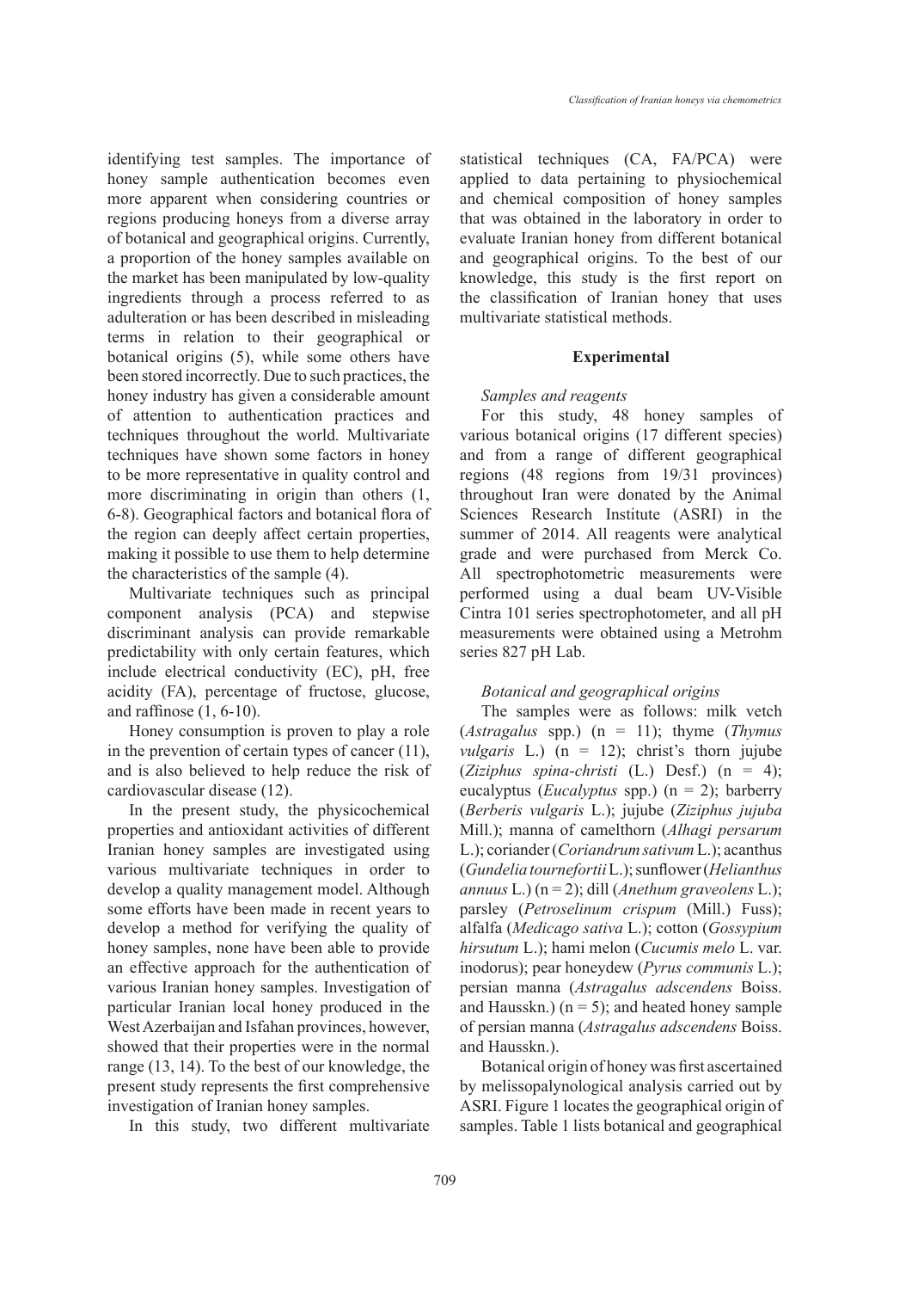

**Figure 1.** Distribution of samples through the country. **Figure 1.** Distribution of samples through the country.

origins of the honey according to their specified numbers on the map.

#### *Method*

Fifteen parameters including physiochemical and antioxidant content indicators were measured/ calculated as indicated below. All measurements were triplicated.

#### *Color intensity*

# $ABS_{450}$

According to the method of Beretta *et al.* (2005), a 50% solution  $(w/v)$  was created by dissolving the honey sample in warm distilled water (45-50 °C). After filtration through a 0.45 µm filter at two wave lengths (450 nm and 720 nm), absorbance was measured and the difference between the values of absorbances was reported in milliabsorbance units (mAU) (15, 16).

## *Refractive index and water percentage*

The honey sample was homogenized and a portion of the homogenized sample was placed in an airtight flask in a thermostated water bath at 50 °C until all sugar crystals were dissolved. Then the refractive index (RI) of the sample was

measured with an Abbe refractometer at a fixed temperature of 20  $^{\circ}$ C (n<sub>20</sub>). Water percentage (W%) was obtained from the table provided in the International Honey Commission (IHC) methods (17), or was calculated as follows (White, 1969):

$$
W\% = 400 (1.5380 - n_{20})
$$
 (1)

#### *Specific gravity and viscosity*

These two parameters were obtained from the W% using the following formulas:

Specific gravity (SG) = 
$$
-0.0063W + 1.5293
$$
 (2)

that was concluded from the data which present SG in different W% in 20°C.

$$
V = 530316 (e^{-0.49w})
$$
 (3)

like the above formula, was obtained from experimental data in which V is viscosity in poise and W is water content in percent (3).

# *Electrical conductivity*

According to IHC methods, EC should be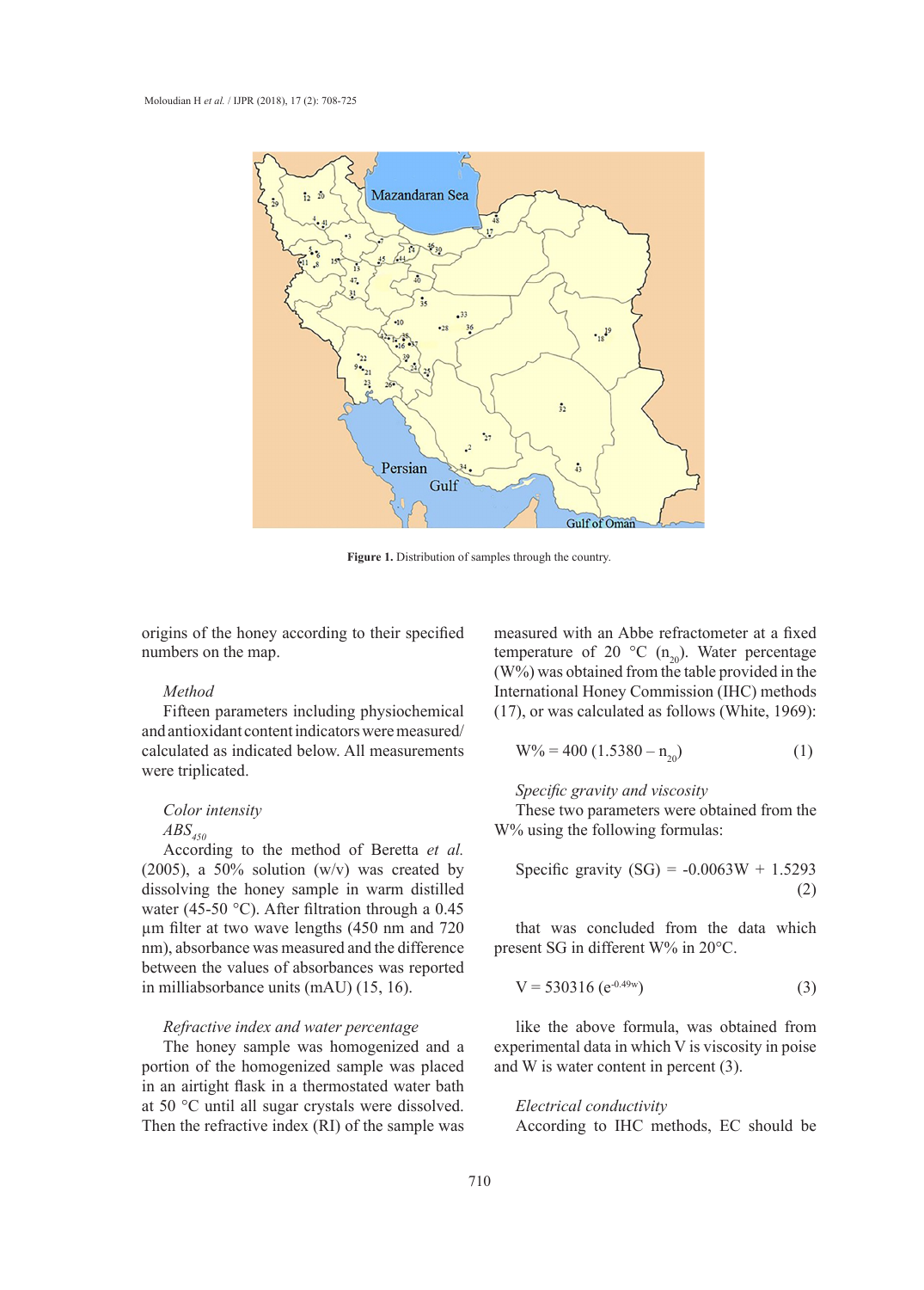| <b>Sample Number</b> | <b>Botanical Origin, Geographical</b><br>Region | <b>Sample Number</b> | <b>Botanical Origin, Geographical</b><br><b>Region</b> |
|----------------------|-------------------------------------------------|----------------------|--------------------------------------------------------|
| $\mathbf{1}$         | Persian manna, Kuhrang                          | 25                   | Milk vetch, Semirom                                    |
| 2                    | Christ's thorn jujub, Khonj                     | 26                   | Christ's thorn jujub, Behbahan                         |
| 3                    | Thym, Abhar                                     | 27                   | Thym, Neyriz                                           |
| 4                    | Thym, Takab                                     | 28                   | Manna of Camelthorn, Isfahan                           |
| 5                    | Thym, Gardaneh Khan                             | 29                   | Milk vetch, Urmia                                      |
| 6                    | Milk vetch, Gardaneh Khan                       | 30                   | Thym, Yush                                             |
| 7                    | Milk vetch, Garab                               | 31                   | Coriander, Nahavand                                    |
| 8                    | Milk vetch, Divandarreh                         | 32                   | Acanthus, Kerman                                       |
| 9                    | Milk vetch, Dehdez                              | 33                   | Sunflower, Isfahan                                     |
| 10                   | Persian manna, Fereydunshahr                    | 34                   | Eucalyptus, South                                      |
| 11                   | Thym, Hawraman                                  | 35                   | Dill, Isfahan                                          |
| 12                   | Thym, Sabalan                                   | 36                   | Parsley, Isfahan                                       |
| 13                   | Thym, Razan                                     | 37                   | Persian manna, Kuhrang                                 |
| 14                   | Thym, Owrazan                                   | 38                   | Heated Persian manna, Kuhrang                          |
| 15                   | Milk vetch, Songor                              | 39                   | Milk vetch, Shahrekord                                 |
| 16                   | Persian Manna, Kuhrang                          | 40                   | Alfalfa, Qom                                           |
| 17                   | Milk vetch, Gorgan                              | 41                   | Thym, Takab                                            |
| 18                   | Barberry, Birjand                               | 42                   | Persian manna, Kuhrang                                 |
| 19                   | Jujub, Birjand                                  | 43                   | Christ's thorn jujub, Jiroft                           |
| 20                   | Milk Vetch, Sahand                              | 44                   | Cotton, Eshtehard                                      |
| 21                   | Thym, Dehdez                                    | 45                   | Hami melon, Buin Zahra                                 |
| 22                   | Christ's thorn jujub, Shushtar                  | 46                   | Thym, Sira                                             |
| 23                   | Eucalyptus, Ahvaz                               | 47                   | Pear honeydew, Hamadan                                 |
| 24                   | Milk vetch, Gandoman                            | 48                   | Sunflower, Hoseynabad                                  |

**Table 1.** The botanical origin of honey samples and their specific regions.

measured as follows: based on water content of honey, a 20% solution  $(W_{\text{dry matter}}/V)$  is prepared in a thermostated water bath with a set temperature of 20 °C. EC was measured in milli-Siemens/centimeter (mS/cm) using a conductometer.

## *Ash content*

There is a linear relationship between EC and ash content (AC) as follows:

$$
EC = 1.74 \times AC + 0.14
$$
 (4)

where EC is electrical conductivity in mS/cm and AC is percentage of ash (3).

# *pH and free acidity*

Ten g of the honey sample was diluted in 75 mL of carbon dioxide-free water. pH of the solution was measured with a digital pH-meter and FA was determined by titration up to pH 8.3 (17).

*Diastase activity* Diastase activity was measured according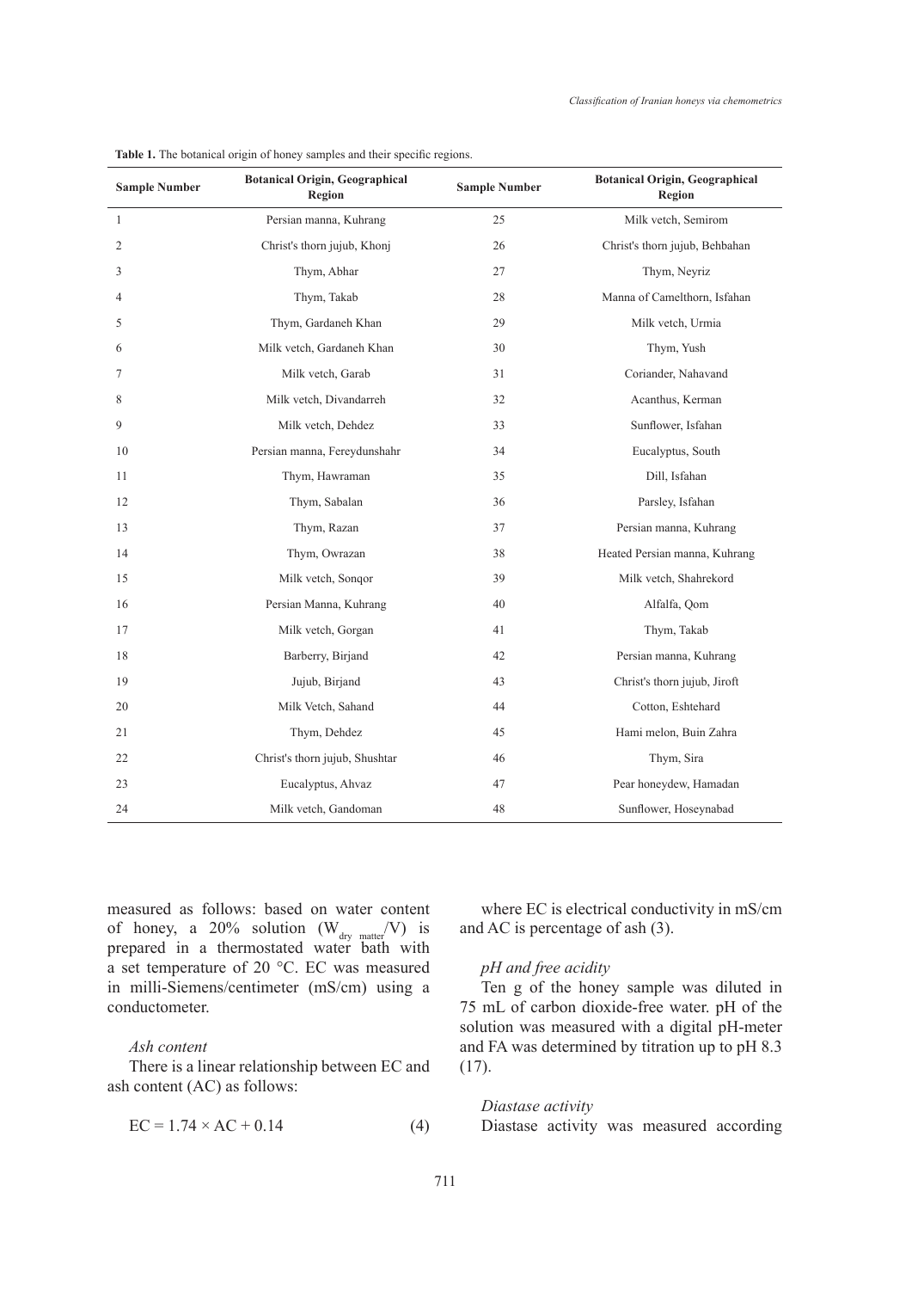to the Schade method presented in the harmonized methods of the IHC (17), with some modifications. In the current study, a 4% starch solution was used instead of a 2% solution, because, in the calibration process of starch solution to obtain optimum absorbance from different dilutions of starch, a 4% concentration proved more responsive. Therefore, to calculate the diastase number (DN), the calculation formula was multiplied by 2.

#### *Hydroxymethylfurfural (HMF)*

According to IHC methods, HMF is measurable in three ways (17). The basis of measurement of HMF concentration is its UV absorbance at 284 nm. HMF content of samples was measured using the White method.

## *Proline*

The proline content could be readily determined by spectrophotometric comparison with a standard sample of proline after complex formation with ninhydrin as proposed by the harmonized methods of the IHC (17, 18).

#### *Total phenolic content*

Five mL of 10% water diluted samples was added to 2.5 mL of Folin-Ciocalteu 0.2 N solution. Folin-Ciocalteu reagent was used for the measurement of the total phenolic content (TPC) of the samples. The tubes were allowed to stand for 5 min, and then 2 mL of sodium carbonate (7.5%) were added and the test tubes were agitated. The absorbance of samples was measured after they had been standing for 2 h at room temperature at 760 nm (18). Gallic acid (10–1000 mg/L) was used as a standard to produce the calibration curve ( $R^2 = 0.9985$ ), and the results were expressed in mg of gallic acid equivalent (GAE) per 100 g of the honey sample.

# *Antioxidant activity based on FRAP assay*

The total antioxidant capacity of the samples was determined using a ferric ion reducing antioxidant power (FRAP) assay (19).

# *Radical scavenging activity and antioxidant content*

The scavenging activities of the honey samples were measured according to the methods

# of (18) with some modifications.

The calculations for AEAC values were expressed based on a curve obtained with a freshly prepared dilution series of ascorbic acid (0-100 mg/mL). The antioxidant content was expressed as mg of ascorbic acid per 100 g of honey.

#### *Analytical methods Multivariate statistical methods*

Data were organized into a matrix of 48 rows (the honey samples)  $\times$  15 columns (composition). The results of the measurements were analyzed using various chemometric methods (20). Statistical methods were utilized to determine the mean and standard deviation of the measured variables and their mutual correlation coefficients. The chemometrics evaluation was performed using two multivariate techniques: factor analysis, including PCA, and cluster analysis, including hierarchical cluster analysis (HCA) using MATLAB 6.5 (TheMathworks, Natick, USA) and SPSS 11.5 for WINDOWS (SPSS Inc., Chicago, IL, USA, 2002).

# *Data pre-treatment*

Data pretreatment methods were used to standardize the data. Among the methods used, auto-scaling of data has been selected. In this method, the mean of the corresponding column is first subtracted from each datum and then the results are divided by the standard deviation of the column. This method leaves each column with zero mean and unit variance.

#### *Factor analysis*

PCA was used to transform a two-dimensional multivariate data array into a new data set, so that some of the new variables (principal components (PCs)) could be used to explain most of the original data variability (21). PCA assumes that only a limited number of causes or sources (PCs) are responsible for most of the variance in the original data array.

The PCA technique starts with the covariance matrix describing the dispersion of the original variables (measured parameters), and extracting the eigenvalues and eigenvectors. An eigenvector is a list of coefficients (loading or weighting) by which the original correlated variables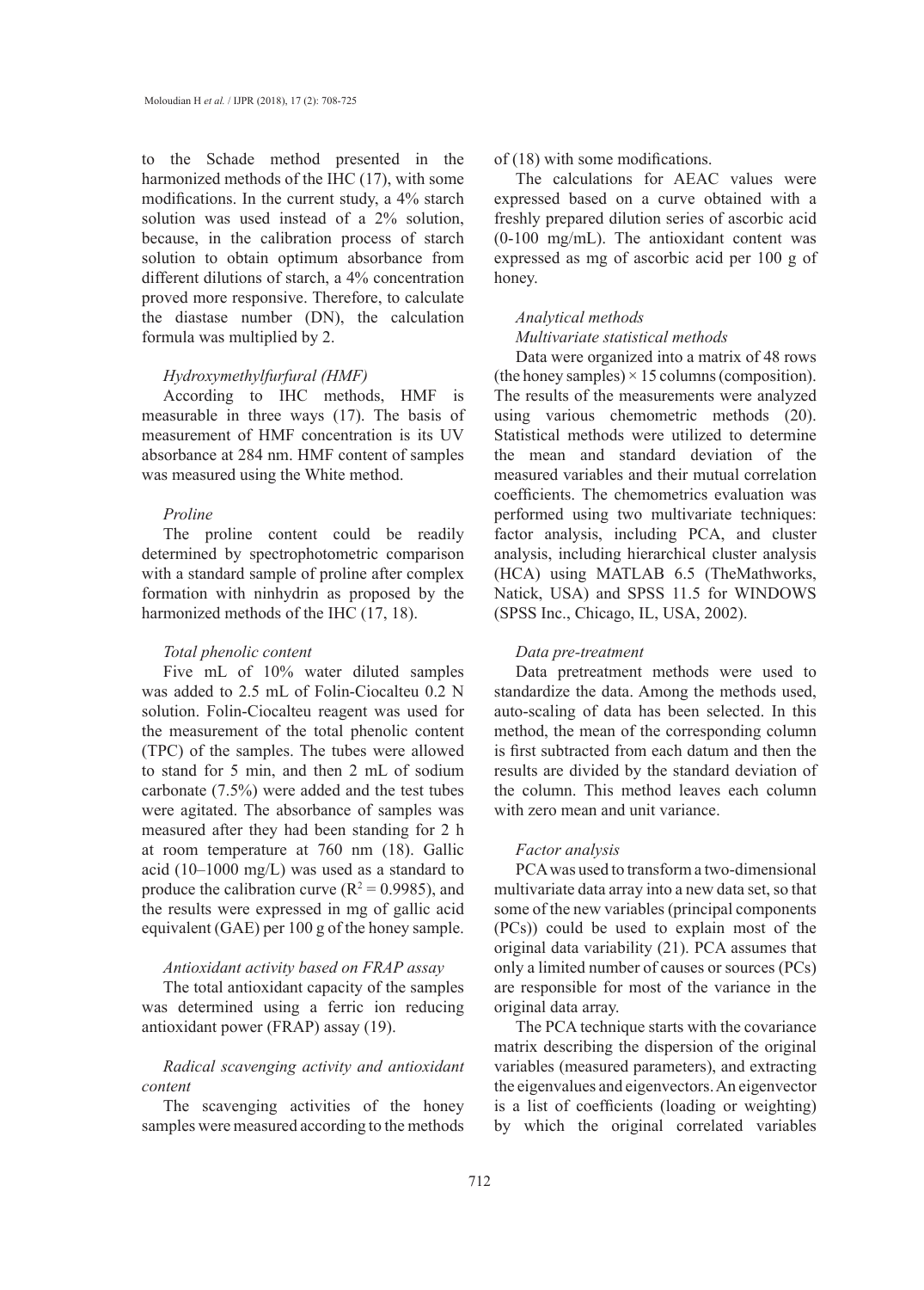are multiplied to obtain new uncorrelated (orthogonal) variables, called PCs, which are weighted linear combinations of the original variables. A PC is the product of the original data and an eigenvector; the result of projecting the data onto a new axis is a new variable. There are as many PCs as original variables, but PC provides with minimal loss of information.

#### *Cluster analysis*

Cluster analysis is an unsupervised pattern recognition technique that uncovers the intrinsic structure or underlying behavior of a data set without making a priori assumptions about the data, in order to classify the objects of the system into categories or clusters based on their similarity. HCA is the most common approach by which clusters are formed sequentially. HCA starts with the most similar pair of objects and forms higher clusters step-by-step.

The Euclidean distance usually gives the similarity between two samples, with the 'distance' being able to be represented by the 'difference' between analytical values from both of the samples. In HCA the process of forming and joining clusters is repeated until a single cluster containing all samples is obtained, yielding a result that can be displayed as a dendrogram, which provides a visual summary of the clustering process and presents a picture of the groups and their proximity with a dramatic reduction in dimensionality of the original data.

# **Results**

#### *Descriptive statistics*

In order to identify the main characteristics of Iranian honey samples, the statistics corresponding to the univariate data analysis of the measurements of 48 honey samples are shown in Table 2. Bivariate correlations between variables are shown in Table 3.

Approximately all ranges of parameters are subsets of the acceptable range (refer to national (according to recommendations of ASRI) and international standards (17)), with very few deviations. However, these results are derived from descriptive statistics, and applying statistical inference is necessary to achieve valid conclusions.

#### *Color intensity*

The color intensity of the honey samples ranged from 25 to 743 mAU. Accordingly, the color intensity of the all honey samples lies in the previously reported range (15). The lowest color intensity observed in the present study is in accordance with reported values. The highest number pertains to the hami melon of Buin Zahra (sample number 45) and is substantially greater than the next sample. The color of this sample is much darker than that of honey from other botanical origins, reflecting a tendency of the color of samples to become lighter with a decrease in their color intensities. In  $\text{ABS}_{450}$ , measurements (mAU) varied from 25 (pale white) to 3413 (dark brown). According to the investigations of Beretta *et al.*, there is a strong positive correlation between the color intensity and the antioxidant properties of a honey sample. Marked differences in the color intensities of samples can serve as a reliable and accurate index of antioxidant activity (presence of carotenoids, flavonoids, Maillard reaction products). On the other hand, high color intensity can also result from specific contaminations arising during handling, processing, and storage, or from biochemical reactions that take place during maturation, yielding components with no antioxidant activity (15). Nocuous exposures or processes and differentiation between high antioxidant dark honey and low antioxidant dark honey can be detected by considering other honey quality criteria. AC of light-colored honeys is usually high. TPC and total flavonoid content can directly affect color intensity (22). Botanical origin of honey greatly affects honey composition, flavor, and color (23).

#### *Water percentage*

The optimum W% for honey is 18%. Our results show the greatest value of W% was approximately 17%. Among the honey samples examined, the smallest W% was 14.2%. After sugars, water is the primary component of honey. The W% of honey samples from West Azerbaijan province lies in the range of 13.97-15.87% (13). W% is the most important parameter related to honey quality. However, it is only of minor importance in the characterization of unifloral honeys. Usually honeydew honeys have lower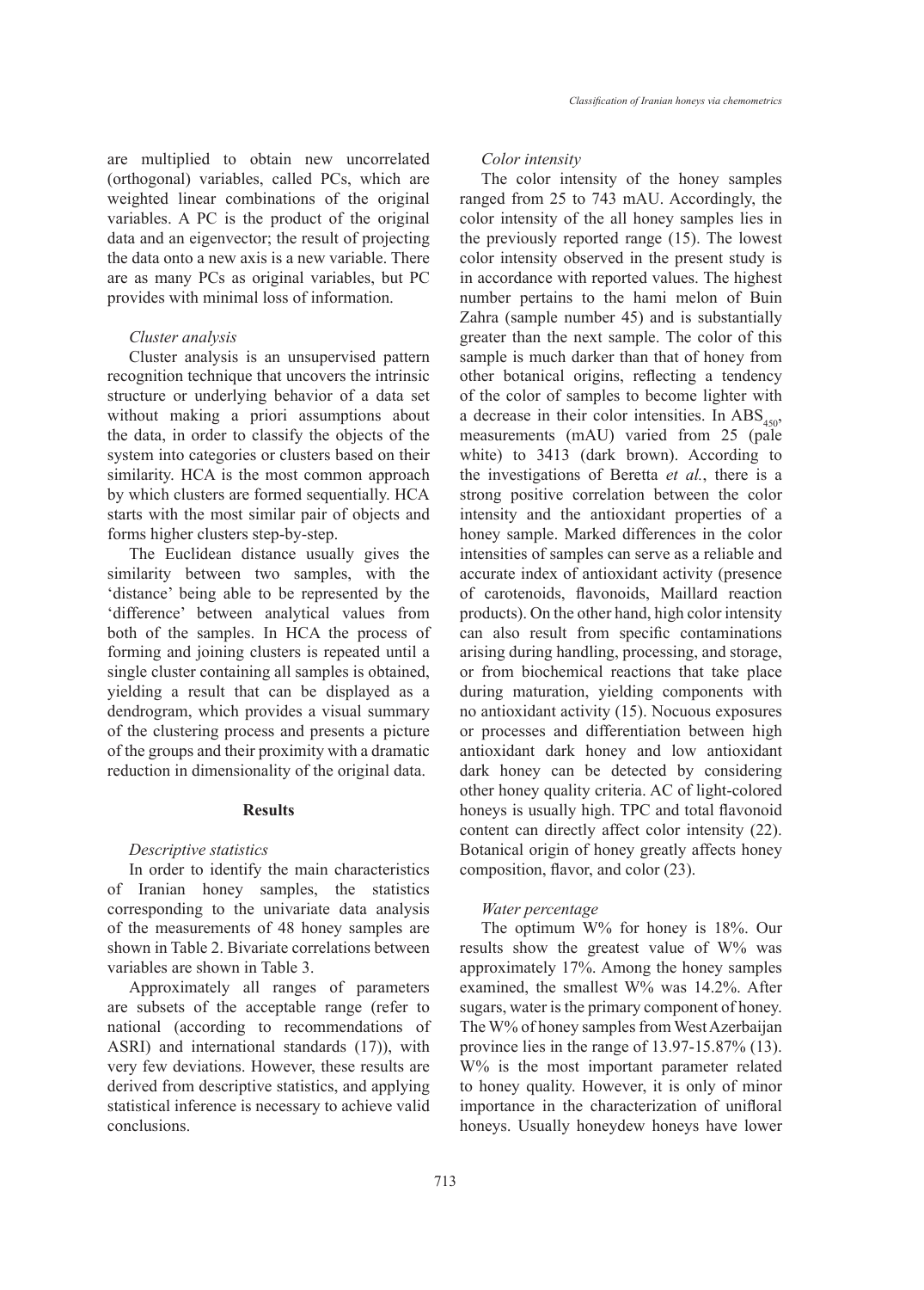| <b>Botanical Origin</b><br>(Frequency)   | Thymus vulgaris<br>$(n = 12)$ | Astragalusspp.<br>$(n = 11)$ | Astragalusadscendens<br>$(n = 6)$ | Ziziphusspina-<br>christi<br>$(n = 4)$ | Eucalyptus spp.<br>$(n = 2)$ | <b>Helianthus</b><br>annuus<br>$(n = 2)$ | <b>Others</b><br>$(n = 11)$ |
|------------------------------------------|-------------------------------|------------------------------|-----------------------------------|----------------------------------------|------------------------------|------------------------------------------|-----------------------------|
| $\mathrm{ABS}_{450}$ (mAU)               | $165.88 \pm 57.05$            | $129.26 \pm 82.4$            | $53.3 \pm 16.3$                   | $250.99 \pm 74.28$                     | $104.73 \pm 14.94$           | $180.82 \pm 81.43$                       | $201.06 \pm 196.2$          |
| $\mathbb R$                              | $1.498 \pm 0.002$             | $.497 \pm 0.002$             | $1.498 \pm 0.0007$                | $1.498 \pm 0.002$                      | $1.5 \pm 0$                  | $1.49 \pm 0.0032$                        | $1.498 \pm 0.002$           |
| $\mathbf{W}^{\mathbf{0}}\!_{\mathbf{0}}$ | $15.27 \pm 0.73$              | $5.59 \pm 0.74$              | $15.1 \pm 0.15$                   | $14.8 \pm 0.4$                         | $15 \pm 0$                   | $15 \pm 0$                               | $15 \pm 0$                  |
| SG                                       | $1.433 \pm 0.004$             | $.431 \pm 0.004$             | $1.43 \pm 0.001$                  | $1.43 \pm 0.002$                       | $1.435 \pm 0$                | $1.435 \pm 0$                            | $1.435 \pm 0$               |
| Viscosity (poise)                        | $313.96 \pm 99.23$            | $269.13 \pm 84.21$           | $325.1 \pm 23.5$                  | $381.54 \pm 81.82$                     | $340.64 \pm 0.03$            | $340.62 \pm 0$                           | $340.63 \pm 0.01$           |
| EC (mS/cm)                               | $0.47 \pm 0.18$               | $0.38 \pm 0.09$              | $0.27 \pm 0.03$                   | $0.67 \pm 0.31$                        | $0.52 \pm 0.15$              | $0.45 \pm 0.12$                          | $0.51 \pm 0.24$             |
| AC $(^{96})$                             | $0.19 \pm 0.103$              | $0.14 \pm 0.05$              | $0.075 \pm 0.018$                 | $0.305 \pm 0.18$                       | $0.22 \pm 0.085$             | $0.18 \pm 0.072$                         | $0.21 \pm 0.14$             |
| E                                        | $3.95 \pm 0.2$                | $4.08 \pm 0.4$               | $4.02 \pm 0.12$                   | $5.81 \pm 1.17$                        | $4.06 \pm 0.15$              | $3.66 \pm 0.06$                          | $4.07 \pm 0.31$             |
| FA (mEq/kg)                              | $30.67 \pm 4.77$              | $26.54 \pm 6.87$             | $21.83 \pm 3.06$                  | $15.75 \pm 3.09$                       | $39 + 35.35$                 | $35.5 \pm 4.95$                          | $27.18 \pm 3.99$            |
| DN (Gothe units/g)                       | $15.73 \pm 5.85$              | $14.77 \pm 7.17$             | $12.53 \pm 2.44$                  | $28.68 \pm 17.75$                      | $11.88 \pm 0.05$             | $16.68 \pm 4.37$                         | $15.74 \pm 5.45$            |
| HMF $(mgKg)$                             | $56.76 \pm 127.27$            | $82.96 \pm 136.59$           | $30.7 \pm 15.22$                  | $92.56 \pm 175.45$                     | $35.33 \pm 25.83$            | $97.24 \pm 129.1$                        | $93.35 \pm 121.42$          |
| Proline (mg/Kg)                          | $556 \pm 153$                 | $492.5 \pm 111$              | $562.5 \pm 105$                   | $495.5 \pm 11$                         | $415.5 \pm 225.5$            | $414 \pm 18.5$                           | $540.01 \pm 141.32$         |
| TPC (mg GAE/100g)                        | $1076.73 \pm 692.33$          | $777.58 \pm 469.72$          | $461 \pm 161.2$                   | $966.69 \pm 271.41$                    | $512 \pm 78.31$              | $602.75 \pm 80.96$                       | $845.43 \pm 494.18$         |
| FRAP (mM Fe(II))                         | $7.41 \pm 2.96$               | $5.58 \pm 3.37$              | $2.83 \pm 0.38$                   | $4.93 \pm 1.03$                        | $3.31 \pm 1.28$              | $4.38 \pm 1.27$                          | $4.94 \pm 2.105$            |
| $\mathrm{IC}_{\rm{50}}\mathrm{(mg/mL)}$  | $20.4 \pm 15.2$               | $39.59 \pm 36.07$            | $88.425 \pm 21.29$                | $27.61 \pm 18.34$                      | $71.38 \pm 3.02$             | $58.13 \pm 31.18$                        | $45.63 \pm 23.23$           |

**Table 2.** Mean ± SD of physicochemical and antioxidant properties of samples.

# Moloudian H *et al.* / IJPR (2018), 17 (2): 708-725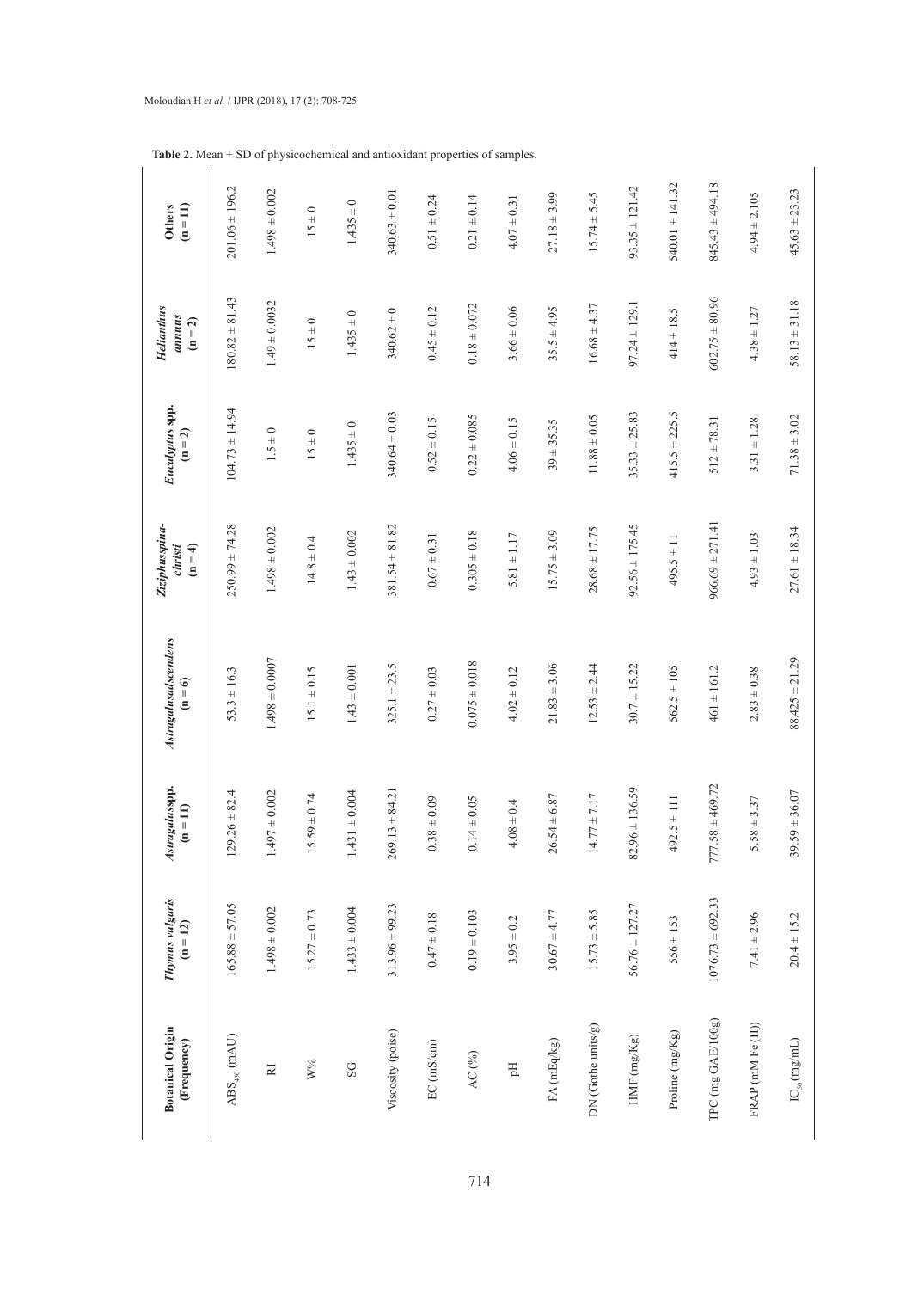|                                        | $\mathrm{ABS}_{450}$ | $\overline{\mathbf{z}}$ | $\mathbf{W}^{\mathfrak{d}}$ | S G       | Viscosity | EC       | AC       | Eq       | FA       | ΔN       | <b>HMIF</b> | Proline  | TPC      | <b>FRAP</b> | $IC_{50}$ |
|----------------------------------------|----------------------|-------------------------|-----------------------------|-----------|-----------|----------|----------|----------|----------|----------|-------------|----------|----------|-------------|-----------|
| $\mathrm{ABS}_{450}$                   |                      |                         |                             |           |           |          |          |          |          |          |             |          |          |             |           |
| RI                                     | $-0.024$             |                         |                             |           |           |          |          |          |          |          |             |          |          |             |           |
| $\mathrm{W}^{\mathrm{o}\!/\mathrm{o}}$ | $-0.075$             | $-0.435$                |                             |           |           |          |          |          |          |          |             |          |          |             |           |
| SG                                     | 0.075                | 0.435                   | T                           |           |           |          |          |          |          |          |             |          |          |             |           |
| Viscosity                              | 0.065                | 0.446                   | $-0.979$                    | 0.979     |           |          |          |          |          |          |             |          |          |             |           |
| $\operatorname{EC}$                    | 0.446                | $0.074\,$               | $-0.173$                    | 0.173     | 0.16      |          |          |          |          |          |             |          |          |             |           |
| $\mathsf{AC}$                          | 0.446                | $0.074\,$               | $-0.173$                    | 0.173     | 0.16      |          |          |          |          |          |             |          |          |             |           |
| Еq                                     | 0.295                | 0.178                   | $-0.151$                    | 0.151     | 0.179     | 0.513    | 0.513    |          |          |          |             |          |          |             |           |
| $\mathbb{F}\mathbb{A}$                 | 0.052                | $-0.076$                | 0.045                       | $-0.045$  | $-0.059$  | $-0.134$ | $-0.134$ | $-0.48$  |          |          |             |          |          |             |           |
| $\mathop{\rm N}\nolimits$              | 0.336                | $-0.096$                | $-0.002$                    | $0.002\,$ | $-0.009$  | 0.248    | 0.248    | 0.194    | $-0.048$ |          |             |          |          |             |           |
| ${\rm HMF}$                            | 0.139                | $-0.043$                | $-0.135$                    | 0.135     | 0.107     | $-0.247$ | $-0.247$ | $-0.191$ | $-0.019$ | $-0.077$ |             |          |          |             |           |
| Proline                                | 0.125                | 0.223                   | $0.04\,$                    | $-0.04$   | $-0.048$  | 0.137    | 0.137    | 0.037    | 0.334    | 0.181    | $-0.431$    |          |          |             |           |
| TPC                                    | 0.658                | 0.054                   | $-0.064$                    | $0.064$   | 0.051     | 0.372    | 0.372    | 0.259    | 0.024    | 0.358    | $-0.066$    | 0.139    |          |             |           |
| <b>FRAP</b>                            | 0.574                | $-0.076$                | 0.157                       | $-0.157$  | $-0.163$  | 0.272    | 0.272    | 0.076    | 0.144    | 0.416    | $-0.108$    | 0.215    | $0.88\,$ |             |           |
| $\mathop{\rm IC}\nolimits_{50}$        | $-0.535$             | $-0.072$                | $-0.13$                     | 0.13      | 0.092     | $-0.312$ | $-0.312$ | $-0.253$ | $-0.095$ | $-0.268$ | $-0.009$    | $-0.204$ | $-0.627$ | $-0.69$     |           |
|                                        |                      |                         |                             |           |           |          |          |          |          |          |             |          |          |             |           |

Table 3. Correlation matrix of honey samples variables (48 samples × 15 variable).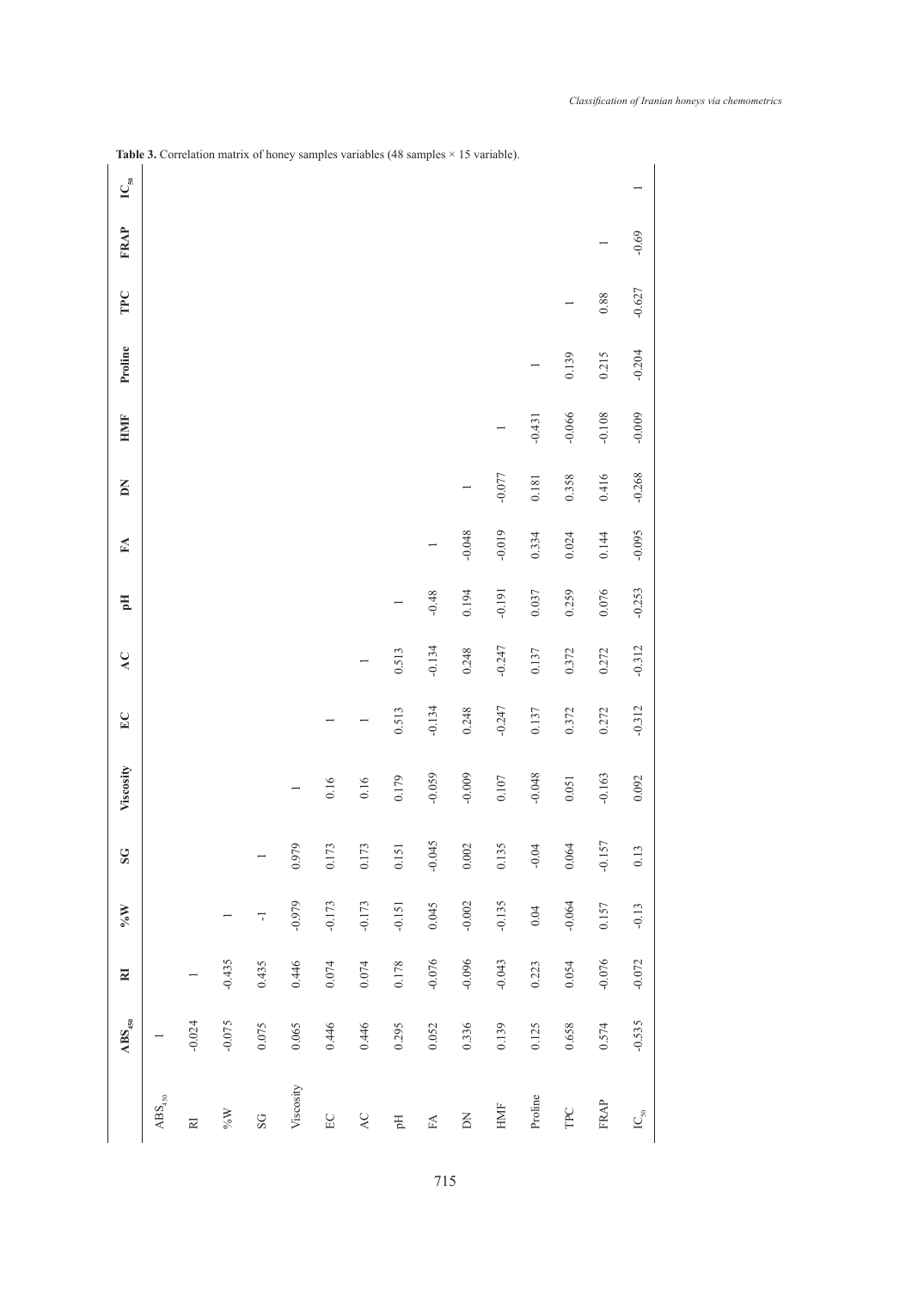W% than nectar honeys. There is reason to believe that honey processing can affect W% (24).

## *Electrical conductivity*

ECs of samples change between 0.21 and 1.12 mS/cm and therefore are within the acceptable global range (0.06-2.17 mS/cm) (24). Three samples have EC values greater than 0.8 mS/cm (probably due to honeydew origin), nine samples have EC values between 0.51 and 0.79 mS/cm (mixing origin of honeydew and blossom), and the rest of the samples have EC values between 0.15 and 0.5 mS/cm (blossom origin) (5). A study of Indian commercial honey reported that each of the seven samples tested had EC values between 0.33 and 0.94 mS/cm (16). EC has a strong correlation with mineral content of honey, and it is usually used to determine the botanical origin of honey (4). In sugar-adulterated honey, some factors such as diastase activity, HMF content, AC, EC, and proline content are lowered. Determination of EC can be considered as the fastest method for routine honey quality control (5). EC was introduced in 1964 and at present is the most useful parameter for the classification of unifloral honey (25). EC values of several Spanish honey samples were reported by Mateo *et al.* as being in the range of 89 and 1213 µS/cm (6). In an investigation of Spanish honey, it was determined that EC and  $a<sub>w</sub>$  are the most discriminant variables, and that EC has more influence on discriminatory function and also has the highest discriminatory power (8). Mineral content can differ based on honeydew or nectar origin of honey, and EC can be used to determine kind and origin of honey (9).

# *Ash content*

All samples used in the present study are in accordance with the standards of AC in honey used in the EU and Iran, which dictate that the ash percentage of honey cannot exceed 0.6%. ACs of the honey samples tested in the present study lie in the range of 0.041-0.562%. In comparison, in the study of 7 commercial Indian honey samples in 2010, ACs were reported as being between 0.03-0.43 g% (16). In a recent study of 6 honey samples from West Azerbaijan province in Iran, AC values obtained were between 0.01

#### and 0.49% (13).

Low EC and AC are typical of pale honey (26). The ease with which ash measurement can be carried out makes AC a useful parameter for differentiating between honey based on botanical origin, and for distinguishing between honeydew and nectar honey (9).

#### *pH*

All samples used in the present study have pH values greater than 3.5, and as such, are in accordance with the honey quality standards in Iran. The pH values of the samples tested range from a low of 3.62 to a high of 6.61. Considering global criteria (2); only three samples from the present study do not have pH values between 3.5 and 5.5. The 43 samples from the present study with pH values between 3.3 and 4.6 are most likely of blossom origin. Other more basic samples originate from honeydew. pH values in the study of French honey were between 3.46 and 6.48 (1). pH values of Uruguayan honey were between approximately 3.0 and 4.3. pH of honey is affected by conditions at the time of extraction and during storage, which also may affect stability, shelf-life, and texture. pH and EC have a high correlation (7). A combination of amino acid analysis, a determination, sugar content analysis, pH value analysis, sensory evaluation, and statistical analysis could be the best method for ascertaining the botanical and geographical origins of honey (4). pH, FA, and total acidity have some limited applicability in the classification and discrimination of unifloral honey (25). In 1998, Spanish unifloral honey from seven different origins with pHs between 3.61 and 4.97 was classified based on physicochemical data (6).

#### *Free acidity*

The 45 samples that have FA values smaller than 40 mEq/kg are considered to be most desirable according to state standards. FA of honey samples from France was between 6.3 and 3.49 mEq/kg. A model only includes EC, pH, FA, and the percentage of fructose, glucose, and raffinose as variables classified with both the training and testing sets (1). In some studies, W% and FA were found to be the most important parameters for classification according to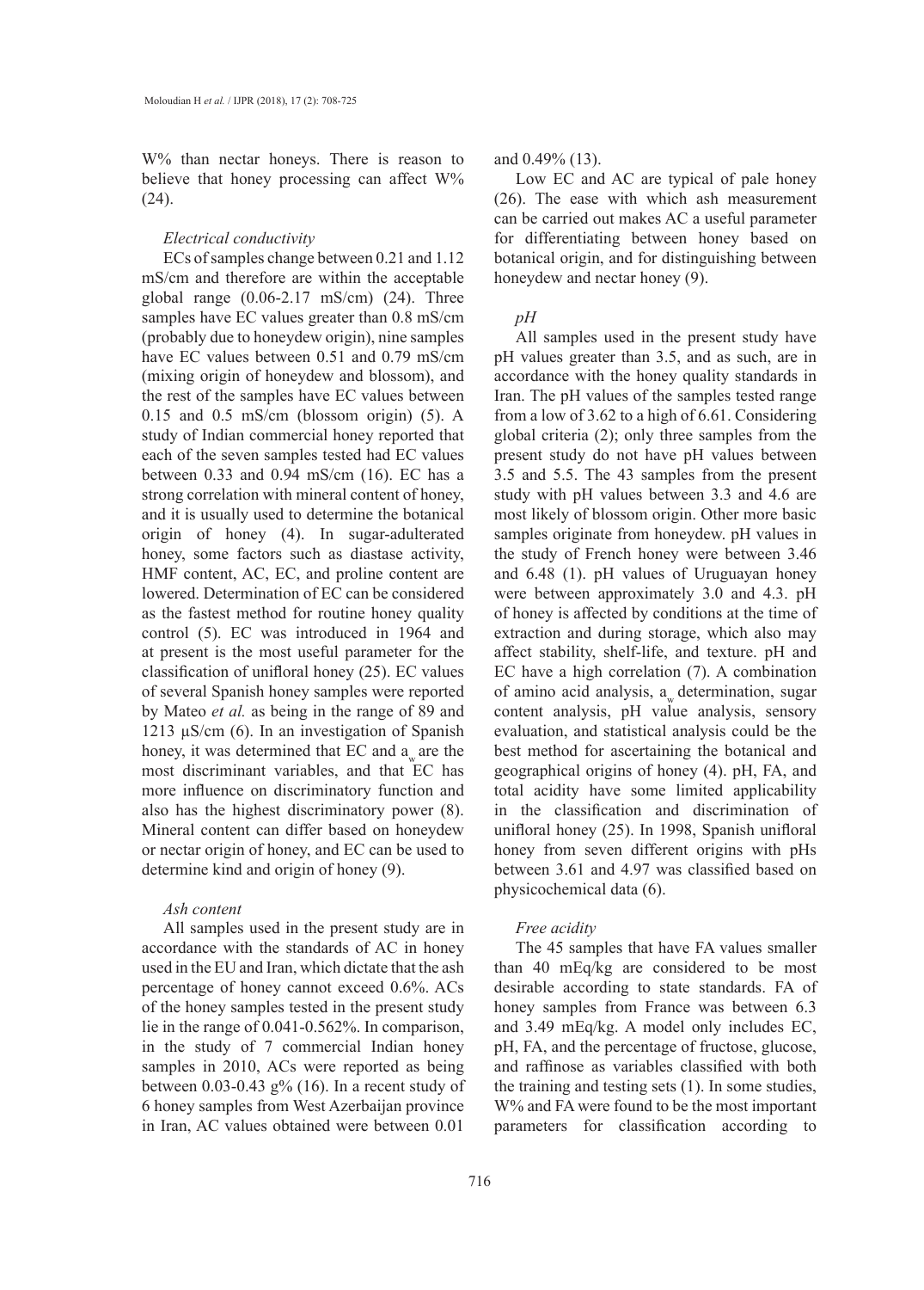geographical origin by pattern recognition techniques applied to the chemical data (26).

*Diastase activity*

About 94% of the samples tested have DN values greater than 8. The 3 samples with DN values less than 8 still meet Iranian honey standards, as they are only required to have positive diastase activity. However, 2 of these 3 samples have DN values greater than 3. The DN values are between 1.9 and 55.2. Diastase analysis is one of the usual analytical methods for determinination of geographical or botanical origins of honey. This parameter is an indicator of honey freshness and heat treatment, and it is strongly affected by storage time and temperature conditions. Diastase activity is not legally allowed to be less than 8 DN units (1 DN unit hydrolyses 1 mL of 1% starch solution using 1 g of honey during 1 h at 37 °C). Since diastase activity varies by floral source, this criterion is not more accurate than the HMF content (maximum 40 mg/kg) (4). Some honey samples, such as citrus, acacia *etc.*, have naturally low enzyme content, a factor that must be taken into consideration when analyzing results (5). According to global standards, HMF and diastase limits are also valid after the honey has been processed and blended. According to an EU directive, HMF content, diastase activity, and honey acidity are considered to be applicable quality control standards for commercial partners and governments (5).

In comparison to previous investigations on honey samples from different regions of the world, the present study shows high DN values for Iranian honey samples. Devillers *et al.* (2004) reported that the DN values of 469 French honey samples from different botanical origins were between 8.56 and 38.56 (mean = 22.41) (1). In another study, 29 Spanish eucalyptus and citrus honeys were investigated, with the DN values obtained reported as being between 1.47 and 49.42 (mean = 19.3). Honey samples in that study were differentiated based on W%, HMF, diastase, pH, FA, lactone acidity, EC, glucose, fructose, sucrose, proline, invertase, glucose-oxidase,  $a_w$  and insoluble solids  $(8)$ . Based on a study by Saric *et al.* on a total of 254 Croatian samples between 2003 and 2005, DN was reported as being between 6.2 and 42.3 (9). Diastase activity of samples from the north and south of Cortha (Argentina) were  $17.9 \pm 6.7$  and  $20.3 \pm 5.2$ , respectively (10). In a recent study on honey from West Azerbaijan province of Iran, DN values of 6 samples were reported as being between 9.41 and 25.2 (13).

#### *HMF content*

Thirty-two samples have HMF contents below 40 mg/kg, and the HMF contents of 3 samples from the tropics are each less than 80 mg/kg. Based on EU definitions, 14 honey samples can be labeled "virgin or quality honey", because their HMF contents are below 15 mg/ kg (3, 5). The HMF contents of 469 French honey samples were measured and reported as  $3.287 \pm 2.006$  and were used along with other physicochemical parameters to classify honey. The aforementioned study confirmed that HMF does not participate in the formation of clusters (1).

Ideally, fresh honey should not contain HMF. Therefore, HMF should not be used as a criterion for the classification of samples. The importance of this parameter is in its utility in confirming freshness before determining storage-dependent parameters such as color and enzyme activity (25). Presence of HMF in honey depends on several factors, such as temperature, time of heating, storage conditions, pH, and floral origin (22). In the study of Uruguayan honey, HMF content fell in the range of 5.3-13.4 mg/kg and high correlations ( $r > 0.6$ ) were observed between pH and HMF, HMF and EC. EC, pH, W%, and HMF proved effective in the classification of honey samples by floral origin, indicating that color is a less effective variable (7). In the study of two types of Andalusian unifloral honey, total HMF content was observed as being between 0.96 and 53.8 mg/kg, with significant correlations ( $p$ -value < 0.05) existing between invertase, diastase, and HMF (8). HMF content of Croatian honey was observed as lying between 0.4 and 99.8 mg/Kg (9). One of the reasons for the difference between HMF values of different honey, even in the same season, is variation in climatic conditions. The results of the study of the honey from northern and southern Argentina showed that HMF content for southern samples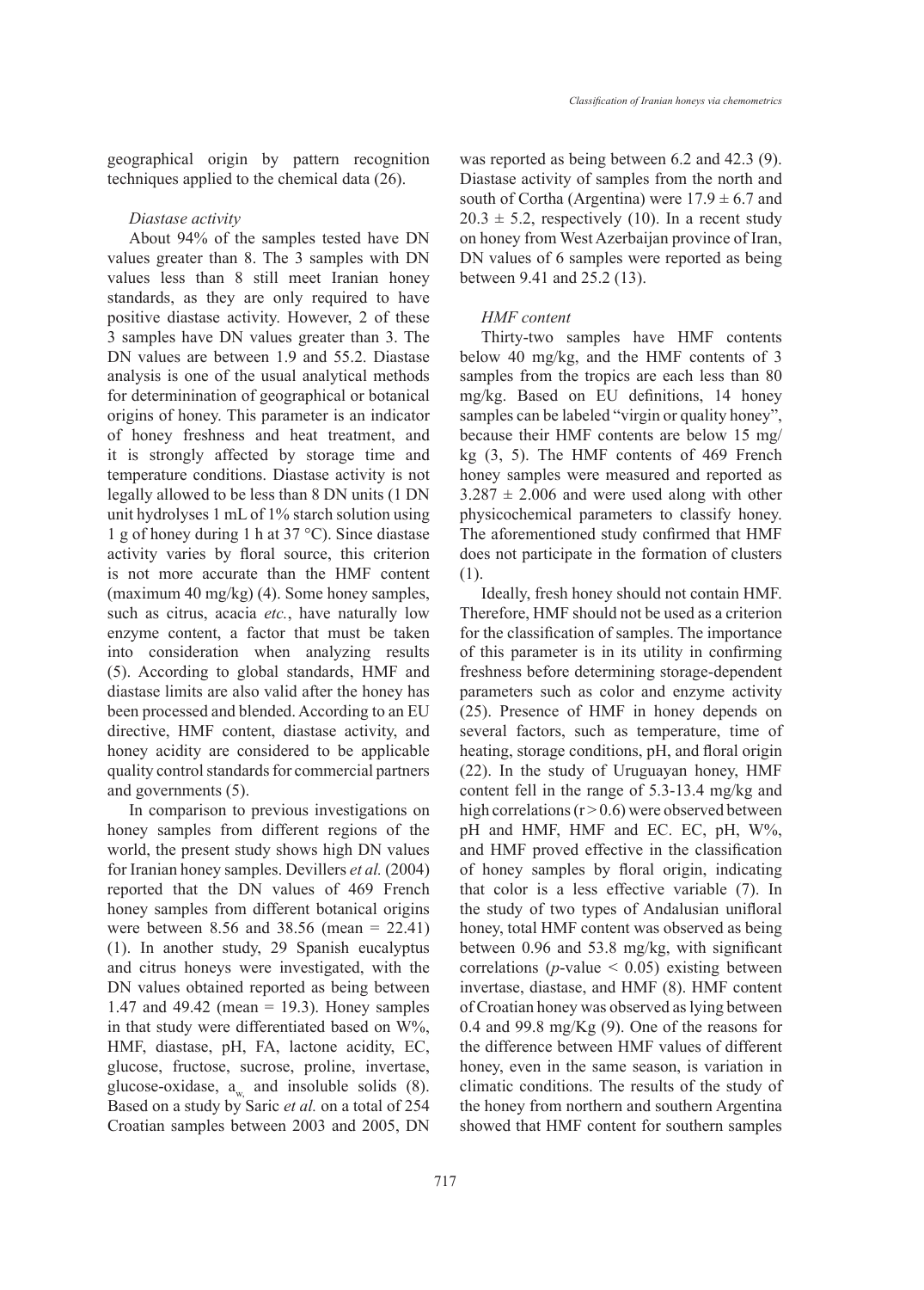was higher than that for northern ones: 0.05- 9.16 and 0.05-1.52 mg%, respectively (10). In the study of six varieties of floral honey from the West Azerbaijan province of Iran, HMF values of the honey varied from  $0.04$ -17.2 mg/kg  $(13)$ . Determination of HMF content is one means of detecting the addition of sweeteners and syrups used to replace the natural carbohydrates in honey. It should be noted, however; that HMF can be legally present in honey at levels up to 40 mg/kg, and in tropical or blend honey at levels up to 80 mg/kg. Therefore, investigating only one factor can yield ambiguous results, making it necessary to use various methods in combination with multivariate statistical techniques to determine the authenticity and botanical origin of the honey (27).

# *Proline*

According to ASRI's parameters for honey authentication, proline is not considered to be a routine quality control criterion. However, according to EU standards, the honey with proline contents below 183 mg/Kg is assumed to be adulterated (18). Proline content in the honey samples was found to vary from 240.4 to 848.07 mg/kg. Accordingly, one can assume that there has not been any sugar adulteration in these honey samples. In a study of Pakistani honey, proline content was found to be much lower than 183 mg/kg (28). According to the study of commercial Indian hones, proline content was found to be between 133 and 674 mg/kg. The correlation between proline with AEAC, DPPH scavenging, FRAP, phenol, and  $\text{ABS}_{450}$ was highly significant (16). From a quantitative point of view, proline is the most important amino acid and represents about 50% of the total number of amino acids present in honey, with its content having been reported as being higher in honeydew than in nectar honey (10). In the investigation of Croatian honey, proline content was reported between 24.0 and 1020.8 mg/ kg (9). The proline content of two Andalusian honey samples from different botanical origins was reported as being between 36.95 and 986.63 mg/kg. The correlations between FA and proline; EC and fructose; and between proline, diastase, and sucrose are each significant (8). In sugar-adulterated honey, numerous chemical

parameters, including proline content, enzyme activities, HMF content, AC, and EC were found to be outside of the acceptable range (5).

### *Antioxidant activity*

Test results revealed that the TPCs were different from each other, a discrepancy that may be attributed to differences in the floral origins of the different types of honey. Dehdez honey (sample number 21) had the highest TPC (3020 mg GAE100/ g), while Fereydunshahr honey (sample number 10) had the lowest (193.8 mg GAE100/ g). A review of similar articles written about honey samples from other countries showed that the TPCs of the Iranian samples were high in comparison with those from other countries (16, 29). It seems that the floral origin of honey can affect the polyphenol profile of the samples (30). The same results were obtained from the radical scavenging reactions of honey samples with DPPH, as the  $IC_{50}$  value was 1.12% for Dehdez honey, which had the highest antioxidant activity, and 95.22 for Fereydunshahr honey, which had the lowest activity.

Assessment of the FRAP method was interpolated in a calibration curve of  $\text{FeSO}_4$ .  $7\text{H}_2\text{O}$ . As shown in Table 2, the results were expressed as mmol FeSO<sub>4</sub>/mL ( $R^2 = 0.9866$ ). Dehdez had the highest total antioxidant capacity with 14.84 mmol  $\text{FeSO}_4/L$ , while Fereydunshahr honey had the lowest value with 2.34 mmol  $\text{FeSO}_4/L$  (Table 2).

Further characterization of these honey samples using single variables was difficult to achieve, making it necessary to analyze data using multivariate techniques. The high correlations between the variable pairs are another reason for the application of the pattern recognition methods used in this study, and particularly PCA.

# *Multivariate analysis of data Principal component analysis*

PCA analysis showed that the first 5 PCs contain about 80% of the variance in data matrix. In other words, PCA can easily reduce dimension and complexity of a data matrix, while resulting in a loss of only about 20% of data. Similarities between honey samples were noticeable when PC1 was plotted against PC2 to obtain a score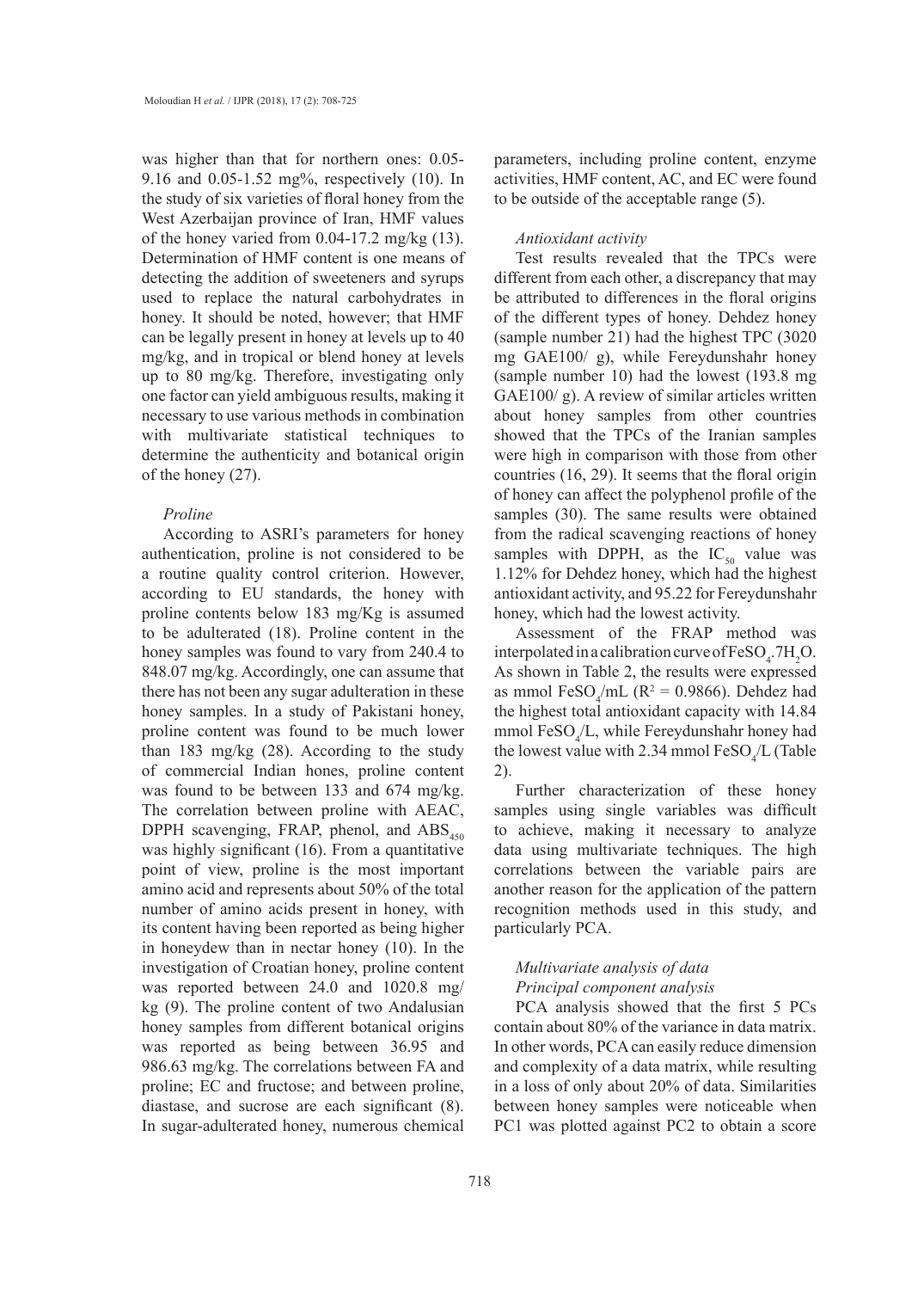

**Figure 2.** PCA score plot of honey samples from different botanical and geographical origins. **Figure 2.** PCA score plot of honey samples from different botanical and geographical origins.

plot (Figure 2). Thus, all the Persian manna honey samples (numbers 1, 10, 16, 37, 38 and 42) are isolated in the left upper part of Figure 2, forming a strong cluster. This is also the case for the christ's thorn jujube (numbers 2, 22, 26 and 43), which are all displayed in the right upper part of Figure 2. Sunflowers (numbers 33, 48) are displayed in the left middle part of Figure 2. Eucalyptus samples (numbers 23, 34) are shown in the middle, amenable to left and above. Thyme (numbers 3, 4, 5, 11, 12, 13, 14, 21, 27, 30, 41 and 46) and milk vetch (numbers 6, 7, 8, 9, 15, 17, 20, 24, 25, 29 and 39) samples appear together and alongside other samples. However, isolation can be seen as resulting from the climatologic or geographic origins of samples. Samples 9 and 21 are from Dehdez and are located in the lower right part of Figure 2. Samples 18 and 19 are from Birjand and are located close together. Samples 28, 33, 35, and 36 are all from Isfahan but they have different botanical origins.

In the loading plot (Figure 3), it can be observed that FA and pH appear far apart and in different zones from each other. In the loading



**Figure 3.** PCA loading plot of variables measured for physicochemical activity of honey samples. **Figure 3.** PCA loading plot of variables measured for physicochemical activity of honey samples.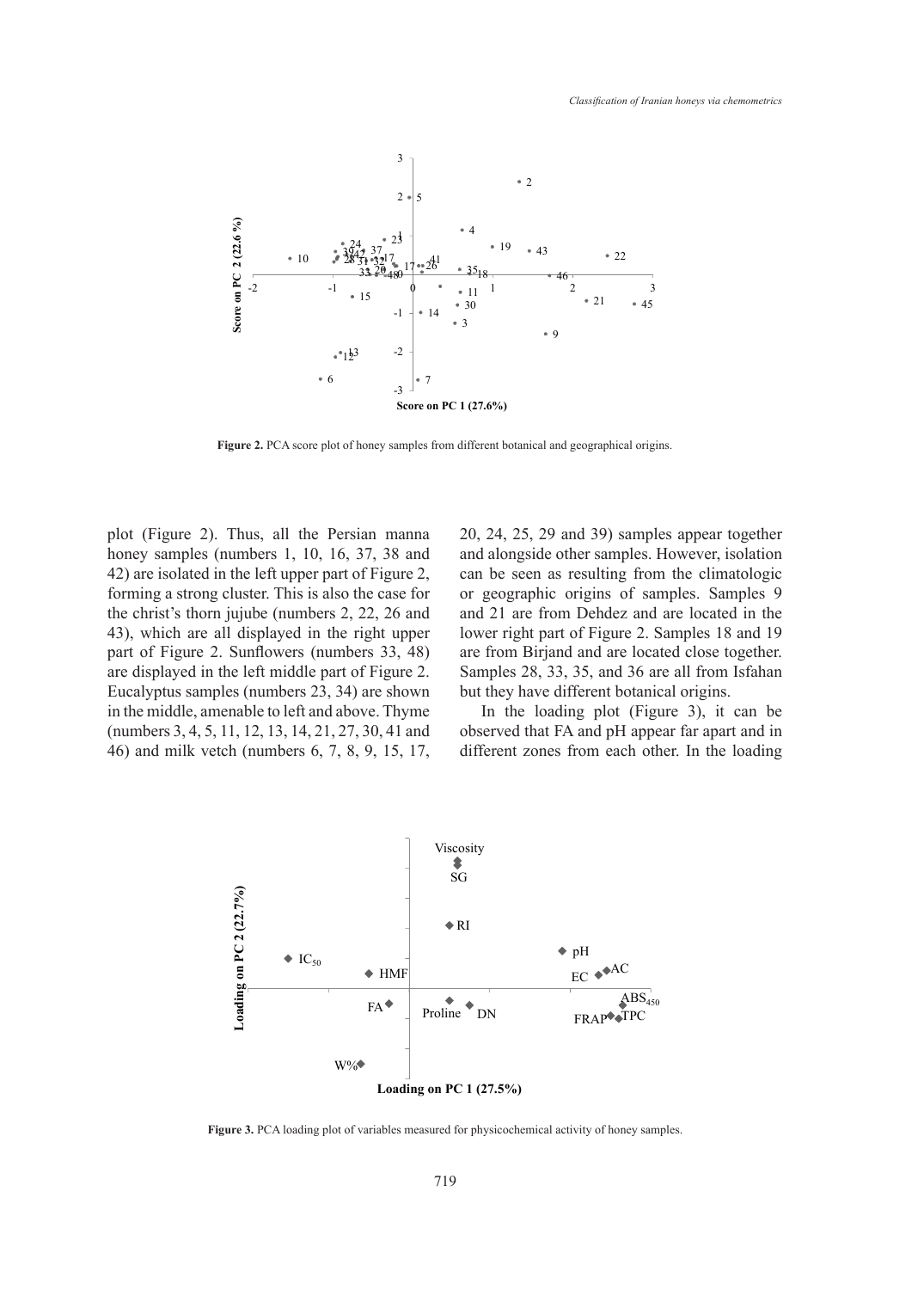plot, it can also be seen that, FA and pH are far from each other and are in different zones. The distance between these parameters in the loading plot reflects the fact that the greater the FA, the lower the pH. EC and AC are linearly and positively correlated, (AC was calculated from EC value by a linear equation) and were located at one point on the loading plot. Furthermore, EC and AC appeared very near to pH, which reflects their chemical relationship and their viability as a means of distinguishing unifloral honey samples (based on previous studies, EC and pH are very effective and precise in distinguishing unifloral honey). RI and W% have a negative, linear correlation. On the PCA loading plot these two variables are very far apart and in different zones. Viscosity and SG, which were calculated from W% by their relevant equations, were shown to have a negative correlation with  $W\%$ and were located at one point far from W% and very near to RI. Based on the loading plot, it can be observed that W% is a unique parameter that is located very far from every other factor, making it a viable factor for use in honey quality control and authentication.

The first PC shows the highest positive correlations with color, EC, AC, Folin and FRAP, and the highest negative correlation with  $IC_{50}$  and extracts 28% of the variance of data matrix. The second PC shows a strong positive correlation with SG and viscosity, and a strong negative correlation with W%. The second PC extracts 22.7% of the data variance. When score and loading plots are superimposed, it is evident that the variables are most effective in each PC. As can be seen in Figures 2 and 3, it seems that HMF and  $IC_{50}$  have the most important effects on the close proximity of the 6 Persian manna honey samples on the plot. Four Christ's thorn jujube honey samples are concentrated in a small region, due to the effect of viscosity, SG, RI, pH, EC, and AC. Two sunflower honey samples are brought close together by HMF and FA. The two eucalyptus samples appear close to each other due to the effect of RI, HMF, and  $IC_{50}$ . Two Dehdez's samples are near together due to the effect of color intensity and antioxidant properties. Honey samples of Birjand appear close to each other due to the effect of physical properties. Isfahan's honey samples appear near

each other due to the effect of RI, HMF, and  $IC_{50}$ .

The results of the PCA show that correlating factors generally verify each other: the greater the color intensity by  $\text{ABS}_{450}$ , the greater the antioxidants properties by folin, FRAP, and proline, but the smaller  $IC_{50}$ . High DN and low HMF content indicates honey freshness, and according to the loading plot (Figure 3), these two variables show a negative correlation. The correlation matrix (Table 3) and obtained values of the parameters examined (most honey has high DN and low HMF content) can be used to verify the results of the PCA. DN could be used as a relative indicator for originality of the honey because the honey bee produces the enzyme; therefore in Figure 3, DN is very close to proline.

## *Hierarchical cluster analysis*

In the present study, HCA is used to show the natural groupings within the dataset. This method is especially effective when the number of the cases examined is limited. Ward's method, which uses square Euclidean distances, was used to show the linkages between similar samples. In the present study, we used this technique in both samples and variables, and compared the results with those obtained from PCA. For this reason, the dendrogram was employed as a graphical tool to show the clusters. In Figure 4 honey samples are listed along the left vertical axis. The horizontal axis shows the distance between clusters when they are joined. Dividing the dendrogram to determine the number of clusters is a subjective process. Generally, we begin by looking for "gaps" between joints along the horizontal axis by observation from right to left. It is easy to see in Figure 4 that these clusters correspond to specific honey types.

There is a gap between 20 and 25 that divides the honey samples into two clusters: three samples in one cluster and the remainder in another one. There is a subdivision in the bottom cluster that places the honey sample number 45 as a unique sample in one cluster and the other two samples (9 and 21), which have the same geographical origin, in another cluster. According to the score plot of PCA (Figure 2), sample 45 is near the margin of the plot and far from almost all of the other samples. Samples 9 and 21 on this plot appear near sample 45.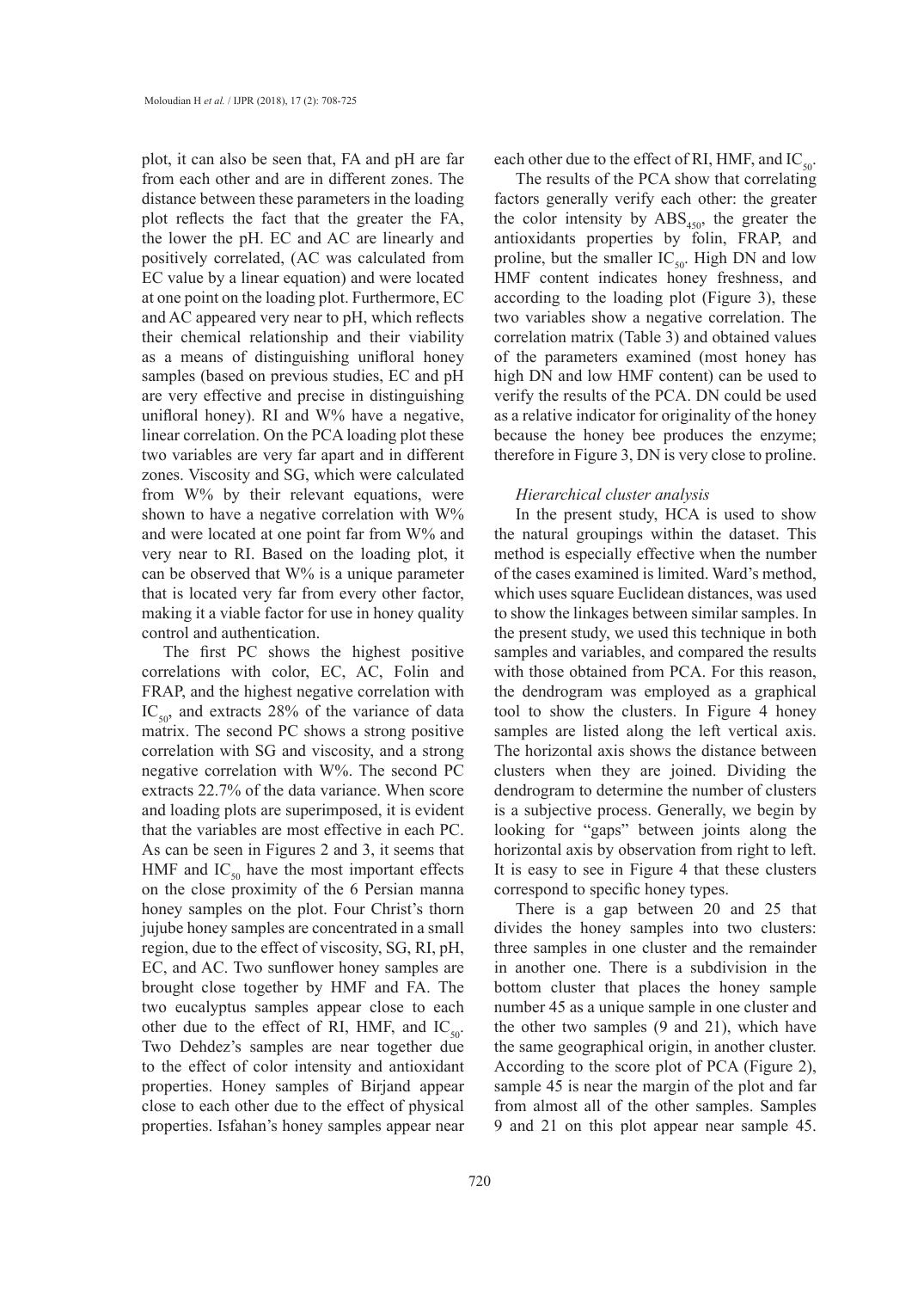

**Figure 4.** Dendrogram showing cluster analysis of different honey samples.

There is another gap between samples 15 and 20, which divides the other 45 samples into two clusters. There is only one sample (26) in the lower cluster. By continuing the investigation of the dendrogram, another gap is observed between samples 10 and 15, which divides the 44 samples into two clusters. The lower cluster contains four samples from different locations, but the two samples (22 and 43) between them have the same botanical origin and were placed in a separate cluster, which is a subdivision from the previous cluster. Another sample (19) is from a different botanical and geographical origin, but the latitude, climate, and probable soil composition of its origin are similar to those of samples 22 and 43. Score and loading plots of PCA show that these four samples  $(19, 22, 43, 4)$ and 46) are very similar with regards to EC, pH, color, and DN.

The dendrogram of variables (Figure 5) shows that HMF and  $IC_{50}$  are in the same cluster, similar to the results of loading plot of PCA (Figure 3). Proline, FA, and W% are in the same cluster, but W% is located in a different cluster after subdivision of the previous cluster. Viscosity and SG are in the same cluster and their cluster with RI forms an additional cluster. Similar to PCA results, folin and FRAP have a strong correlation and appear in the same cluster which in turn forms another cluster with color intensity. An additional cluster is formed between the three aforementioned variables and DN. Based on the PCA results, EC and AC appear at the same point on the loading plot, and in one cluster in the dendrogram. On the loading plot of the PCA, pH appears close to EC and AC; pH similarly forms a cluster with the cluster of EC and AC in the dendrogram.

The honey samples from different botanical origins, but the same climatic or geographic region, may have the same or similar compositions, and cannot be separated via classification analyses. Furthermore, there are not huge farmlands in Iran, which leads honey bees to be exposed to several herbs in each territory and to collect different nectars. It seems that gathering of monofloral honey is not a common practice. The fact becomes more significant when considering the transportation of the hives between different regions during different seasons by beekeepers. Beekeepers usually blend gathered honey products from hives located in different regions.

The results of chemometric classification methods carried out on physicochemical and antioxidant properties are highly matched to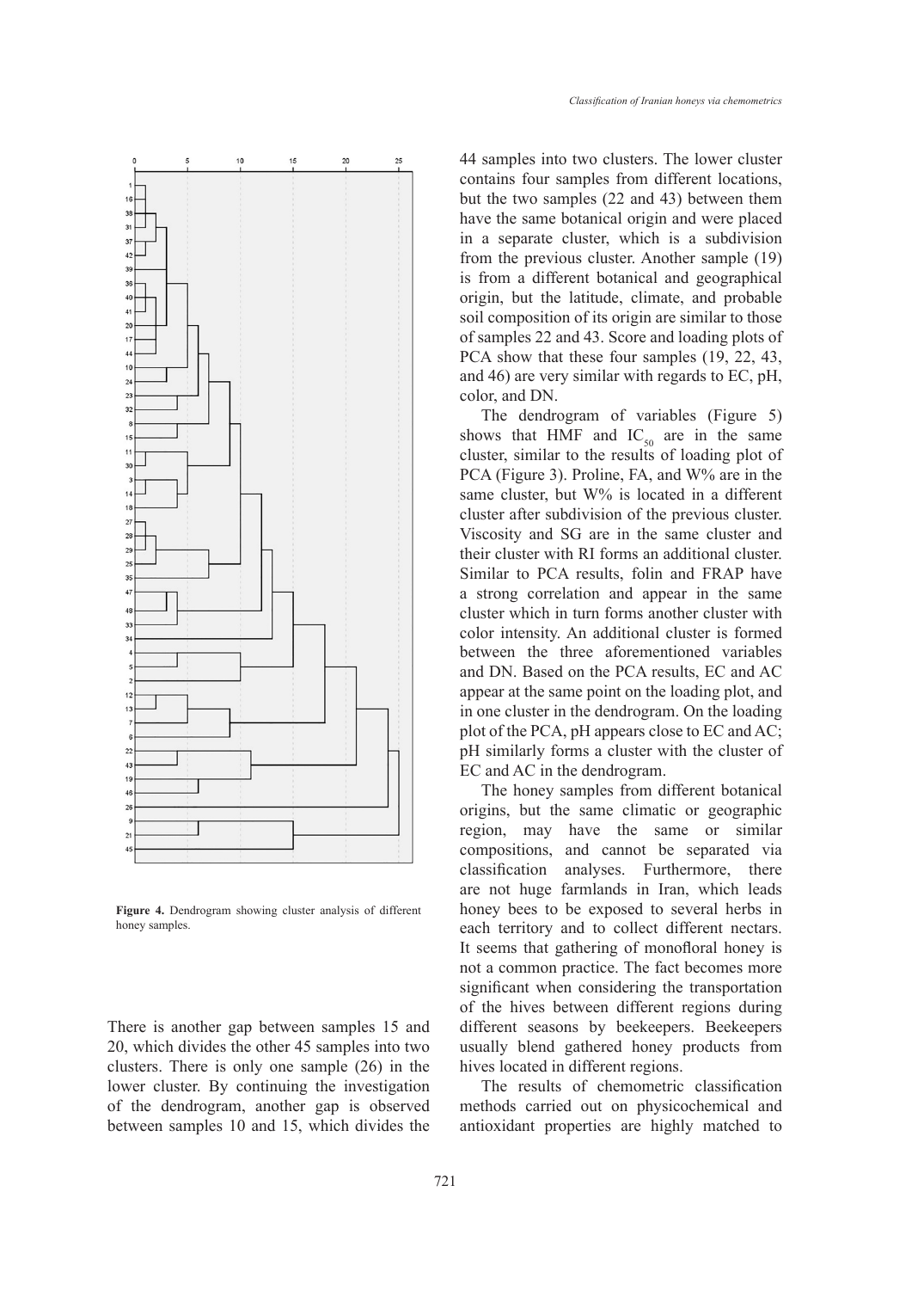

**Figure 5.** Dendrogram showing cluster analysis of different variables detected in honey samples.

melissipalynological investigations performed by ASRI. In other word, honey samples of similar botanical or geographical origins were clustered together or near each other in most cases.

# **Discussion**

From the perspective of healthcare, finding a means of differentiating natural from handmade, adulterated, or misrepresented honey is extremely important. For instance, while the ability of natural honey to increase serum HDL-C level gives it strong cardio-protective properties, handmade honey has been shown to decrease such levels (31). Determination of enzymatic activity in various honey samples could be used to classify their antimicrobial and wound healing effects, meanwhile such enzymatic activity along with others implies storage period, heat exposure, and the inherent quality (5, 32 and 33). Some physicochemical properties such as pH, color, W%, EC, *etc.* can vary among different honey samples  $(6)$ .

Besides the physicochemical and antioxidant properties discussed above, some other properties like Cu, Mn, and Li content, as well as rheological properties have been used for

chemometric classification of honey samples (15, 16, 22, 34-37).

Authentication and adulteration-detection techniques can be developed by assessing physiochemical factors and comparing them with defined standards or previously accepted measurements (5, 24).

Biomimetic sensors (electronic tongue, electronic nose) paired with neural network analyses can be used to facilitate the detection of sugar adulteration in the honey, since laboratory assessments are not capable of detecting this type of adulteration (38).

For religious and cultural reasons, Iranian people have traditionally regarded honey as being both highly valuable and nutritious, and even as having healing properties. As a result, the high demand and price of honey (3 to 10 USD per kg) creates an incentive for adulteration. Iran's production and per capita consumption of honey have increased threefold over the past two decades, and the country's per capita consumption is twice that of the rest of world (38). There are currently approximately 65,458 beekeepers with a total of 5,613,259 beehives in Iran. Average production of honey/beehive/year is 13 kg. Accordingly, 71,142 tons of honey is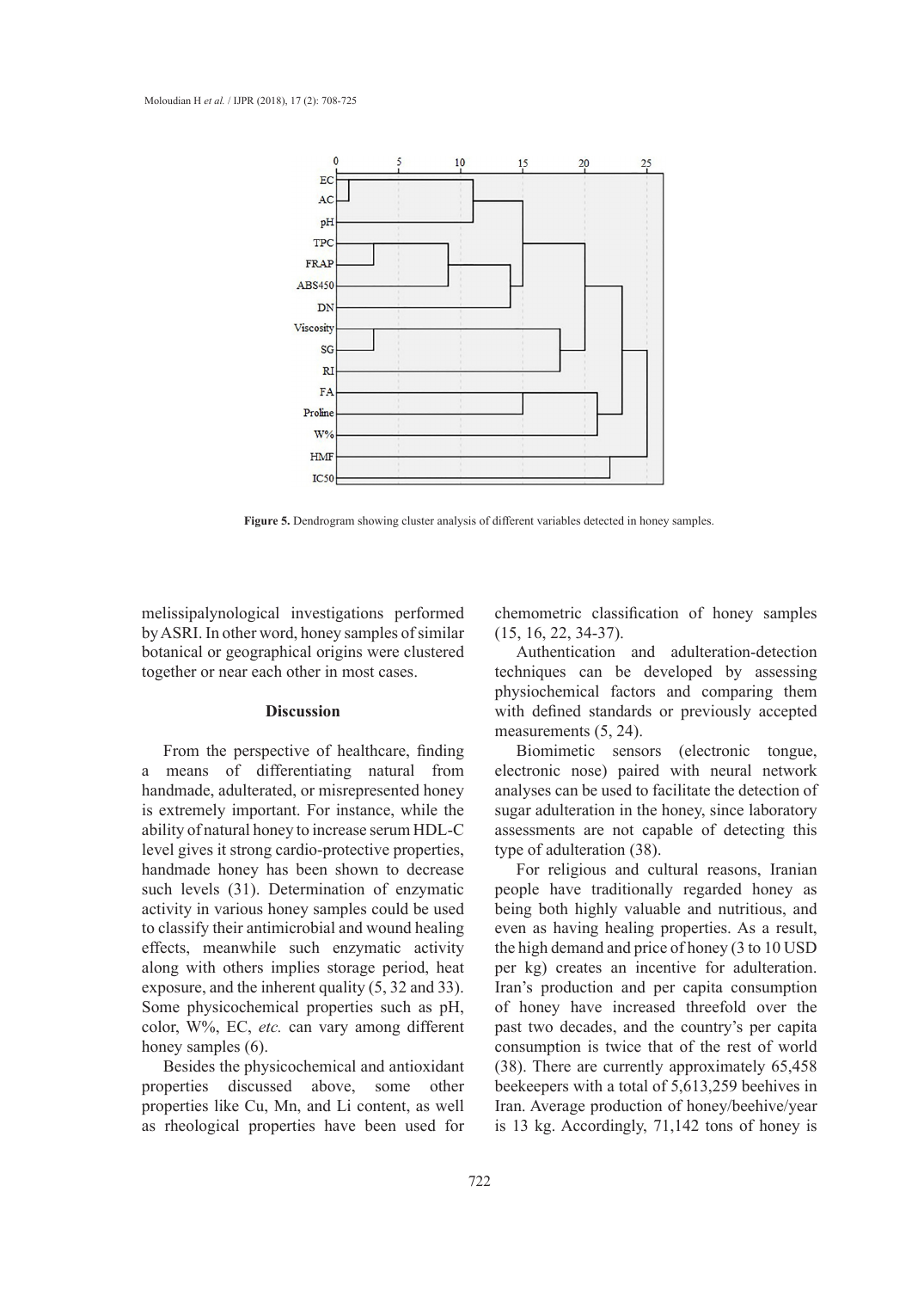produced in Iran annually, 3,700 tons of which are exported (39). As such, the development of quality control and pattern recognition techniques for the authentication of Iranian honey can be understood to have significance throughout the globe, particularly for countries that import Iranian honey. This study shows that honey from different regions of Iran meet high quality criteria and additionally labeling of honeys based on their botanical and geographical origins within Iran is largely accurate.

Multivariate analysis techniques are very helpful for the discrimination and classification of the samples according to their origins, because some processes like pasteurization have no effect on some factors (HMF and diastase, in the case of pasteurization) while producing a negative effect on some others (invertase, in this case).

Chemometric combination of different factors including W%, proline, AC, EC, acidity, pH, HMF, diastase, and sugars leads to a strong differentiation of honey from different geographical regions of Spain (5).

Thus, simultaneous assessment of physicochemical factors can be discriminant. There are two common methods of unsupervised pattern recognition, namely cluster analysis (CA) and PCA with factor analysis. The results of CA help in the interpretation of the data and in pattern recognition. Factor analysis, including PCA, is a powerful tool, which is used to identify correlations among numerous measurement variables and samples. The full data set is described in a reduced number of PCs, with no significant loss of information (40).

Many examples of the application of this type of statistical analysis can be found elsewhere. Ruoff *et al.* reported that physico-chemical analysis cannot be used to authenticate the honey samples, but that chemometric evaluation of these factors by linear discriminant analysis can be used to authenticate honey samples without the use of pollen or sensory analysis (41).

# **Conclusion**

Evaluation of the effect of the various methods and the botanical origins on the physicochemical and antioxidant content of Iranian honey with the aid of chemometrics as a powerful classification method was not carried out due to the lack of any previous comprehensive study on the subject. A good approach would be to perform several different types of cluster analysis and to compare the results obtained from those analyses. In the present study, we were able to classify some of the Iranian honey samples according to their respective physicochemical and antioxidant properties, and to show both the relationships between the botanical and geographical sources and the properties of those samples from which the samples were obtained by chemometrics.

#### **Acknowledgments**

We would like to thank the research council of Tehran University of Medical Sciences for financial support of this investigation. Also, we thank the Head of Department of Honeybee and Silkworm Research, Animal Science Research Institute for providing and confirmation of honey samples.

#### **References**

- (1) Devillers J, Morlot M, Pham-Delegue MH and Dore JC. Classification of monofloral honeys based on their quality control data. *Food Chem.* (2004) 86: 305-12.
- Bogdanov S, Jurendic T, Sieber R and Gallmann P. (2) Honey for nutrition and health: A review. *J. Am. Coll. Nutr.* (2008) 27: 677-89.
- Bogdanov S. Elaboration and harvest of honey. *The*  (3) Book of Honey. 1<sup>st</sup> ed. Bee Product Science (2009) 8-14.
- Wang J and Li QX. Chemical composition, (4) characterization, and differentiation of honey botanical and geographical origins. *Adv. Food Nutr. Res.* (2011) 62: 89-137.
- Bogdanov S and Martin P. Honey authenticity: A (5) review. *Mitt. Lebensm. Hyg.* (2002) 93: 232-54.
- (6) Mateo R and Bosch-Reig F. Classification of Spanish unifloral honeys by discriminant analysis of electrical conductivity, color, water content, sugars, and pH. *J. Agr. Food Chem.* (1998) 46: 393-400.
- $(7)$  Corbella E and Cozzolino D. Classification of the floral origin of Uruguayan honeys by chemical and physical characteristics combined with chemometrics. *Lwt-Food Sci. Technol.* (2006) 39: 534-9.
- (8) Serrano S, Villarejo M, Espejo R and Jodral M. Chemical and physical parameters of Andalusian honey: Classification of Citrus and Eucalyptus honeys by discriminant analysis. *Food Chem.* (2004) 87: 619- 25.
- (9) Saric G, Matkovic D, Hruskar M and Vahcic N.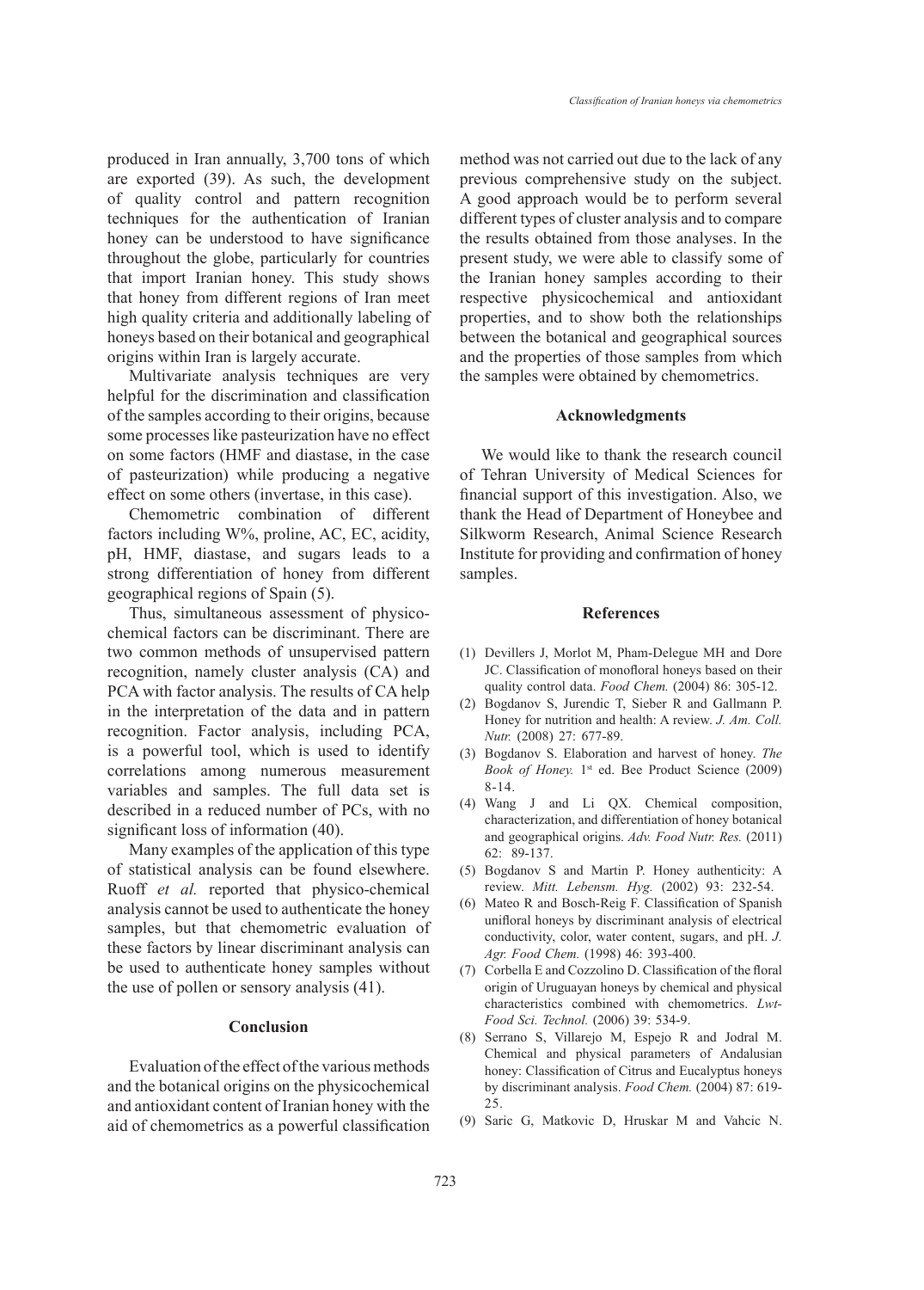Characterisation and classification of croatian honey by physicochemical parameters. *Food Tech. Biotech.* (2008) 46: 355-67.

- (10) Veronica Baroni M, Arrua C, Laura Nores M, Faye P, del Pilar Diaz M, Alberto Chiabrando G and AlbertoWunderlin D. Composition of honey from Cordoba (Argentina): Assessment of North/South provenance by chemometrics. *Food Chem.* (2009) 114: 727-33.
- (11) Tsiapara AV, Jaakkola M, Chinou I, Graikou K, Tolonen T, Virtanen V and Moutsatsou P. Bioactivity of Greek honey extracts on breast cancer (MCF-7), prostate cancer (PC-3) and endometrial cancer (Ishikawa) cells: Profile analysis of extracts. *Food Chem.* (2009) 116: 702-8.
- (12) Yaghoobi N, Al-Waili N, Ghayour-Mobarhan M, Parizadeh SMR, Abasalti Z, Yaghoobi Z, Yaghoobi F, Esmaeili H, Kazemi-Bajestani SM, Aghasizadeh R, Saloom KY and Ferns GA. Natural honey and cardiovascular risk factors; effects on blood glucose, cholesterol, triacylglycerole, CRP, and body weight compared with sucrose. *Sci. World J.* (2008) 8: 463-9.
- Mehryar L, Esmaiili M and Hassanzadeh A. Evaluation (13) of some physicochemical and rheological properties of iranian honeys and the effect of temperature on its viscosity. *Am. Eurasian J. Agric. Environ. Sci.* (2013) 6: 807-19.
- Aarabi A, Mirhojjati H, Naieri H, Nouri M, Shariaty (14) MA and Moghadam MZ. A Survey of physicochemical properties of produced honey in Isfahan province of Iran in 2012. *Int. J. Farm. Allied Sci.* (2013) 2: 183-7.
- (15) Beretta G, Granata P, Ferrero M, Orioli M and Facino RM. Standardization of antioxidant properties of honey by a combination of spectrophotometric/fluorimetric assays and chemometrics. *Anal. Chim. Acta* (2005) 533: 185-91.
- $(16)$  Saxena S, Gautam S and Sharma A. Physical, biochemical and antioxidant properties of some Indian honeys. *Food Chem.* (2010) 118: 391-7.
- Bogdanov S, Martin P and Lullmann C. *Harmonised*  (17) *methods of the international honey commission.* Swiss Bee Research Centre, FAM, Liebefeld (2002).
- $(18)$  Meda A, Lamien CE, Romito M, Millogo J and Nacoulma OG. Determination of the total phenolic, flavonoid and proline contents in Burkina Fasan honey, as well as their radical scavenging activity. *Food Chem.* (2005) 91: 571-7.
- Bertoncelj J, Doberšek U, Jamnik M and Golob T. (19) Evaluation of the phenolic content, antioxidant activity and colour of Slovenian honey. *Food Chem*. (2007) 105: 822-8.
- Lavine B and Workman J. Chemometrics. *Anal. Chem.* (20) (2006) 78: 4137-45.
- (21) Jolliffe IT. Principal Component Analysis. 2<sup>nd</sup> ed. Springer Science and Business Media (2002) 92-6.
- (22) Alvarez-Suarez JM, Tulipani S, Diaz D, Estevez Y, Romandini S, Giampieri F, Damiani E, Astolfi P, Bompadre S and Battino M. Antioxidant and antimicrobial capacity of several monofloral Cuban

honeys and their correlation with color, polyphenol content and other chemical compounds. *Food Chem. Toxicol.* (2010) 48: 2490-9.

- $(23)$  Ruoff K, Luginbuehl W, Kuenzli R, Bogdanov S, Bosset JO and von der Ohe K. Authentication of the botanical and geographical origin of honey by frontface fluorescence spectroscopy. *J. Agric Food Chem.* (2006) 54: 6858-66.
- (24) Ruoff K. Authentication of the Botanical Origin of *Honey* [dissertation]. University of Helsinki (2006) 40-3.
- (25) Bogdanov S, Ruoff K and Persano Oddo L. Physicochemical methods for the characterisation of unifloral honeys: A review. *Apidologie* (2004) 35: S4-S17.
- $(26)$  Anklam E. A review of the analytical methods to determine the geographical and botanical origin of honey. *Food Chem.* (1998) 63: 549-62.
- (27) Arvanitoyannis IS, Chalhoub C, Gotsiou P, Lydakis-Simantiris N and Kefalas P. Novel quality control methods in conjunction with chemometrics (multivariate analysis) for detecting honey authenticity. *Crit. Rev. Food Sci. Nutr.* (2005) 45: 193-203.
- (28) Gulfraz M, Iftikhar F, Raja S, Asif S, Mehmood S, Anwar Z and Kaukob GH. Quality assessment and antimicrobial activity of various honey types of Pakistan. *Afr. J. Biotech.* (2010) 9: 6902-6.
- (29) Zalibera M, Staško A, Slebodová A, Jančovičová V, Čermáková T and Brezová V. Antioxidant and radicalscavenging activities of Slovak honeys - An electron paramagnetic resonance study. *Food Chem.* (2008) 110: 512-21.
- (30) Küçük M, Kolayli S, Karaoğlu S, Ulusoy E, Baltaci C and Candan F. Biological activities and chemical composition of three honeys of different types from Anatolia. *Food Chem.* (2007) 100: 526-34.
- (31) Al-Waili NS and Boni NS. Natural honey lowers plasma prostaglandin concentrations in normal individuals. *J. Med. Food* (2003) 6: 129-33.
- (32) Kwakman PH, de Boer L, Ruyter-Spira CP, Creemers-Molenaar T, Helsper JP, Vandenbroucke-Grauls CM, Zaat SA and te Velde AA. Medical-grade honey enriched with antimicrobial peptides has enhanced activity against antibiotic-resistant pathogens. *Eur. J. Clin. Microbiol. Infect. Dis.* (2011) 30: 251-7.
- (33) Moore O, Smith L, Campbell F, Seers K, McQuay H and Moore RA. Systematic review of the use of honey as a wound dressing. *BMC Complement. Altern. Med.* (2001) 1: 2.
- Latorre MJ, Pena R, Pita C, Botana A, Garcia S and (34) Herrero C. Chemometric classification of honeys according to their type. II. Metal content data. *Food Chem.* (1999) 66: 263-8.
- Wei Z, Wang J and Wang Y. Classification of monofloral (35) honeys from different floral origins and geographical origins based on rheometer. *J. Food Eng.* (2010) 96: 469-79.
- Wang X, Gheldof N and Engeseth N. Effect of (36)processing and storage on antioxidant capacity of honey. *J. Food Sci.* (2004) 69: 96-101.